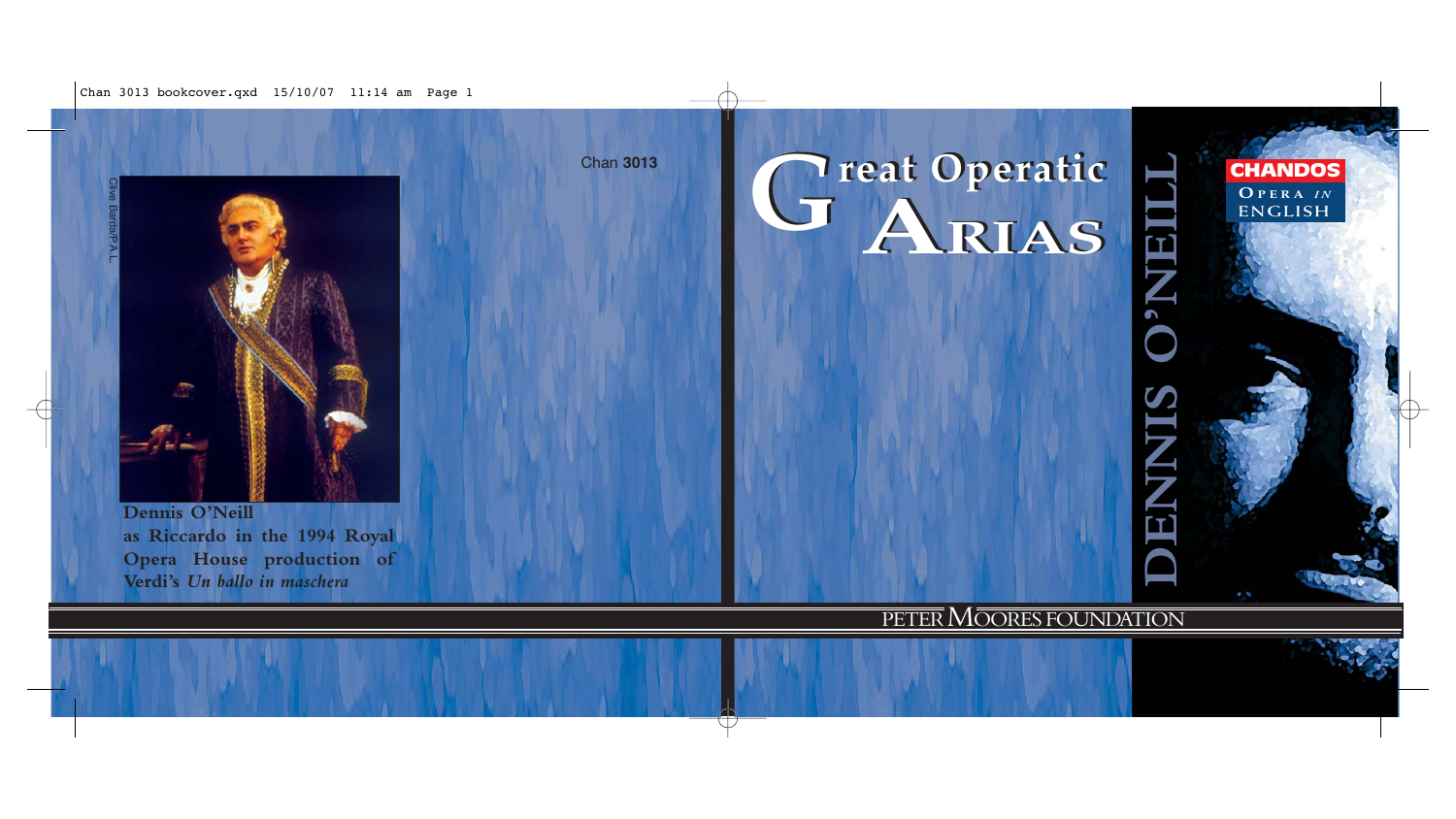CHAN 3013 BOOK.qxd 15/10/07 11:22 am Page 2



# **Great Operatic Arias with**

# **Dennis O'Neill**

3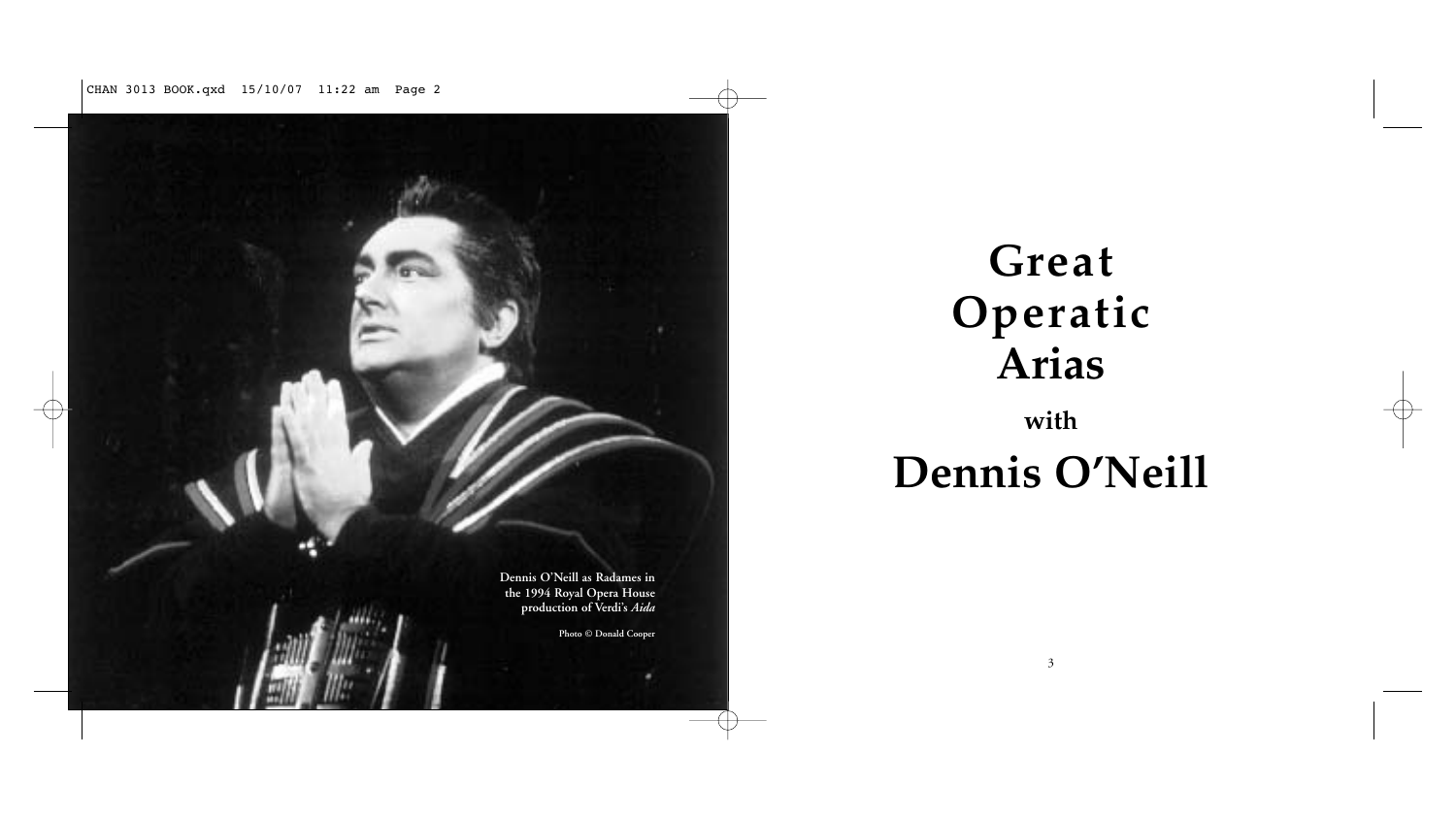|  | Giacomo Puccini (1858-1924)<br>from Turandot<br>Calaf's Aria – 'None may sleep!'<br>(Nessun dorma) | $3:44$ [p. 44] | from A Masked Ball<br>Gustavus's and Amelia's Duet<br>'Take my hand' $-$<br>6<br>$\boxed{7}$ 'Don't you know in my heart and my spirit' –<br><sup>8</sup> The sweetest glowing fire of love' | 1:31 $[p. 45]$<br>4:52 [p. 46] |
|--|----------------------------------------------------------------------------------------------------|----------------|----------------------------------------------------------------------------------------------------------------------------------------------------------------------------------------------|--------------------------------|
|  | Giuseppe Verdi (1813–1901)                                                                         |                | (Teco io sto – Non sai tu che se l'anima mia)                                                                                                                                                | $3:45$ [p. 47]                 |
|  | from Luisa Miller                                                                                  |                | with Susan Bullock soprano                                                                                                                                                                   |                                |
|  | $\boxed{2}$ Rodolfo's Aria – 'Oft in the quiet evening hour'                                       | 4:19 $[p. 44]$ |                                                                                                                                                                                              |                                |
|  | (Quando le sere al placido)                                                                        |                | Gaetano Donizetti (1797-1848)                                                                                                                                                                |                                |
|  |                                                                                                    |                | from Lucia di Lammermoor                                                                                                                                                                     |                                |
|  | from The Lombards at the First Crusade                                                             |                | Aria Finale                                                                                                                                                                                  |                                |
|  | <sup>3</sup> Oronte's Cavatina – 'My heart is full of happiness'                                   | 2:20 $[p. 44]$ | $\Theta$ 'My ancestors lie here buried' –                                                                                                                                                    | 4:33 $[p. 48]$                 |
|  | (La mia letizia infondere)                                                                         |                | $\boxed{10}$ 'A lonely grave will shelter me' –<br>3:36                                                                                                                                      |                                |
|  |                                                                                                    |                | $\boxed{11}$ 'Such misfortune!' –                                                                                                                                                            | $4:11$ [p. 49]                 |
|  | from The Force of Destiny                                                                          |                | [12] 'Rest in peace, for I shall follow'                                                                                                                                                     | 4:58 $[p. 50]$                 |
|  | Alvaro's Recitative and Romance                                                                    |                | (Fra poco a me ricovero)                                                                                                                                                                     |                                |
|  | $\frac{4}{4}$ 'I am condemned to live in torment' –                                                | $3:48$ [p. 45] | with Clive Bayley bass · Geoffrey Mitchell Choir (men's voices)                                                                                                                              |                                |
|  | <sup>5</sup> 'You who are among th'angelic host'                                                   | 3:18           |                                                                                                                                                                                              |                                |
|  | (La vita è inferno)                                                                                |                |                                                                                                                                                                                              |                                |

4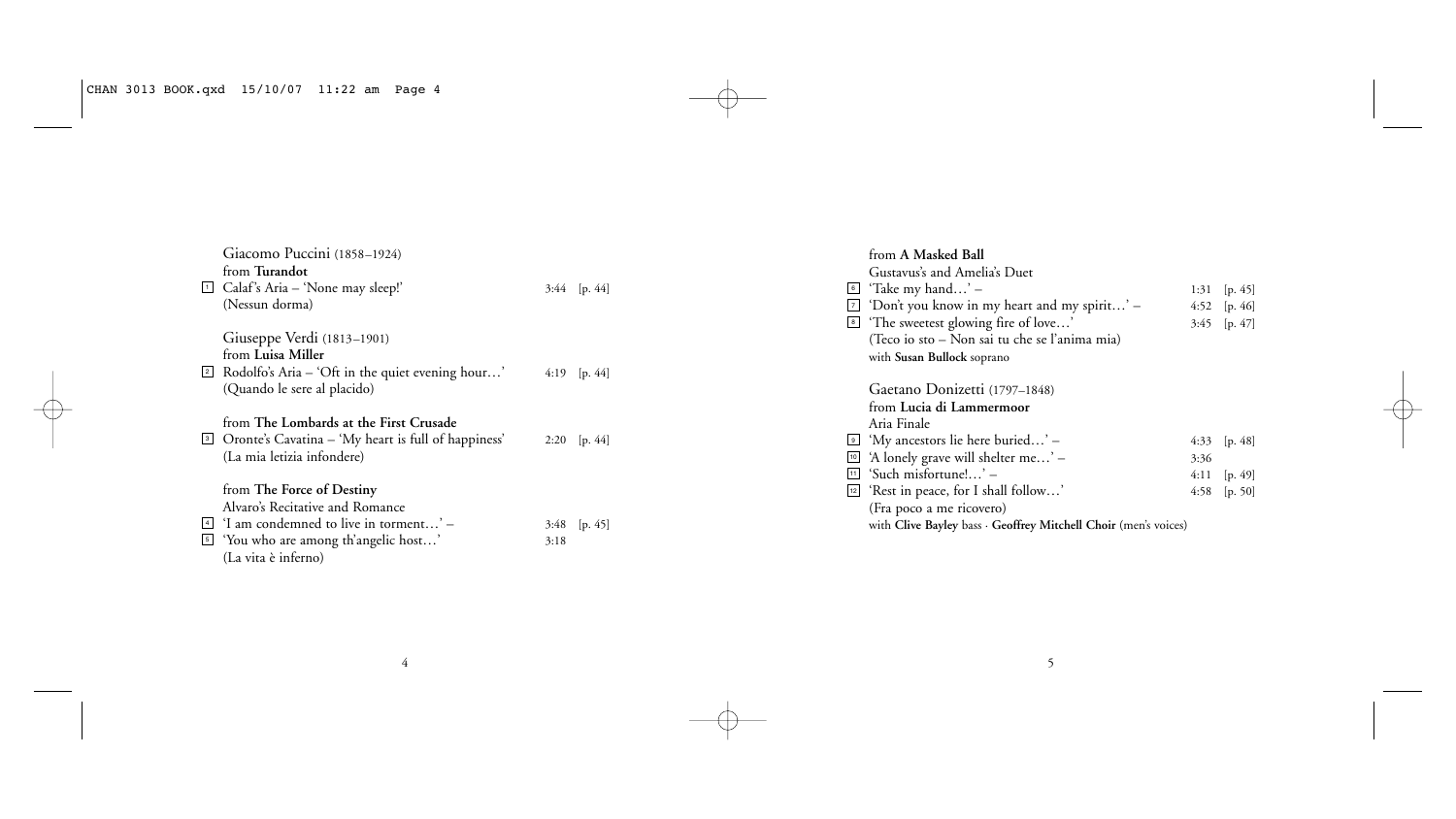| Giuseppe Verdi<br>from The Force of Destiny<br>Don Carlo's and Alvaro's Duet<br><sup>13</sup> 'Careful Lay him here' -<br><sup>14</sup> 'In death's awful shadow'<br>(Piano Qui posi – Solenne in quest'ora)<br>with Anthony Michaels-Moore baritone · Clive Bayley bass | 4:37 | 1:46 $[p. 51]$<br>[p. 52] |
|--------------------------------------------------------------------------------------------------------------------------------------------------------------------------------------------------------------------------------------------------------------------------|------|---------------------------|
| Francesco Cilea (1866–1950)<br>from The Maid of Arles<br><sup>15</sup> Federico's Lament – 'Surely the shepherd's story is<br>a sad one'<br>(E la solita storia del pastore)                                                                                             |      | 5:24 $[p. 52]$            |
| Jules Massenet (1842-1912)<br>from Manon<br><sup>16</sup> Des Grieux's Dream Song - 'Enchanting hour' -<br>'When I close my eyes'<br>(En fermant les yeux)                                                                                                               | 3:43 | [p. 53]                   |
| Giacomo Meyerbeer (1791–1864)<br>from The African Maid<br>Vasco's Recitative and Aria<br><sup>17</sup> 'What a wondrous sight' –<br>'Oh land of dreams'<br>(O paradis sorti de l'onde)                                                                                   | 3:32 | [p. 53]                   |

|              | Giacomo Puccini<br>from Manon Lescaut<br><sup>18</sup> Des Grieux's Aria - 'Never has any woman moved<br>me so deeply'<br>(Donna non vidi mai)                                                     | 3:01 | [p. 53]    |
|--------------|----------------------------------------------------------------------------------------------------------------------------------------------------------------------------------------------------|------|------------|
| 19           | from Turandot<br>Calaf's Aria - 'Don't cry for me Liù!'<br>(Non piangere, Liù)                                                                                                                     | 3:00 | [p. 54]    |
| $\boxed{20}$ | Umberto Giordano (1867–1948)<br>from Fedora<br>Count Loris Ipanov's Aria – 'A love so pow'rful'<br>(Amor ti vieta)                                                                                 | 1:52 | [p. 54]    |
| 21           | Georges Bizet (1838-1875)<br>from The Pearl Fishers<br>Nadir's and Zurga's Duet – 'And from the holy shrine' 6:00<br>(Au fond du temple saint)<br>with Anthony Michaels-Moore baritone<br>TT 79:05 |      | [p. $54$ ] |
|              | Dennis O'Neill tenor<br>Philharmonia Orchestra                                                                                                                                                     |      |            |

 $\sim$  6

**Nicholas Kok** assistant conductor **David Parry** conductor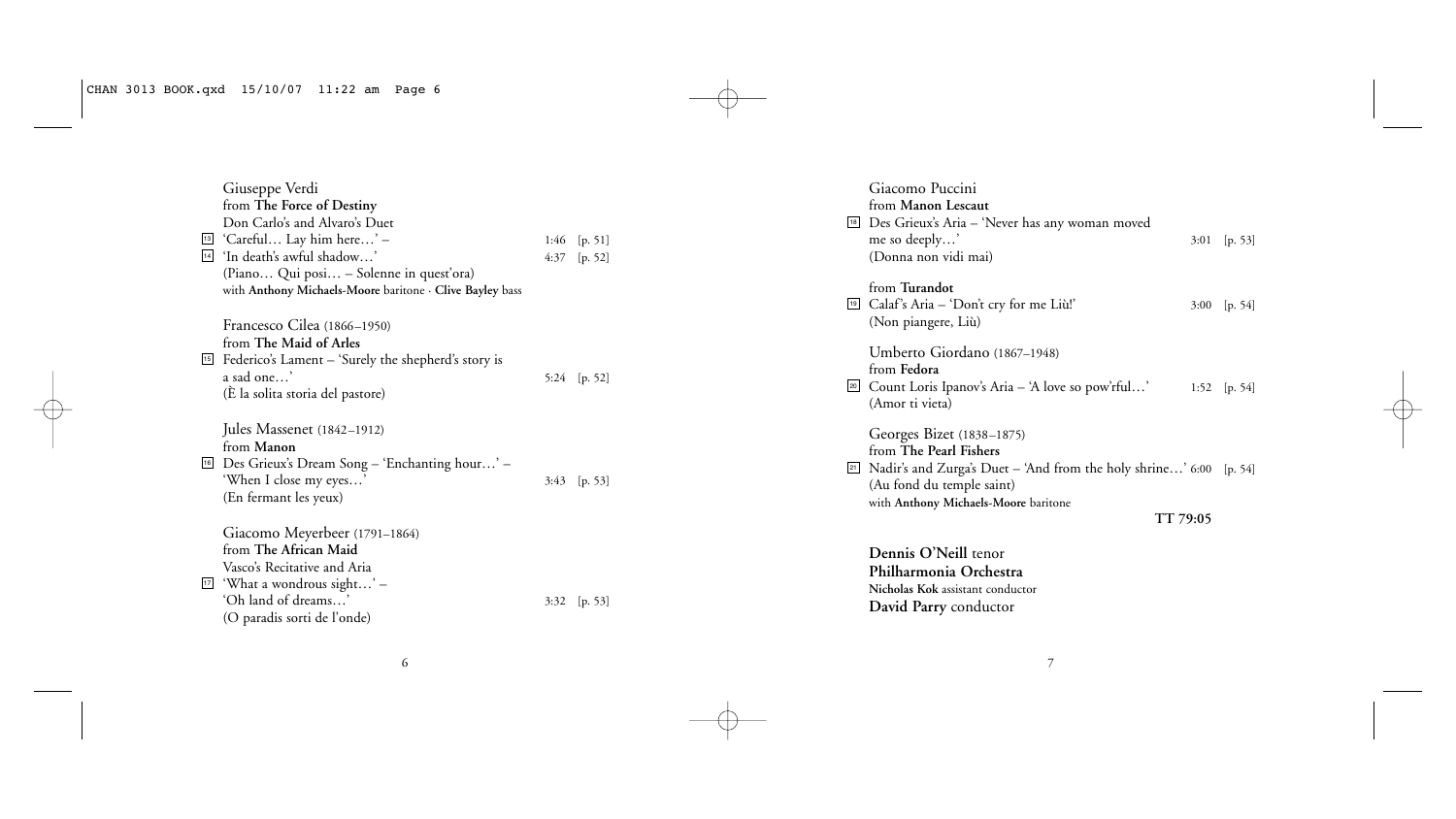# **Great Operatic Arias**

The tenor aria as a showpiece for a unique voice and as a means of expressing thoughts of love and/or anguish has been a feature of opera since its inception (think of Orpheus's magnificent solos in Monteverdi's *Orfeo*). For a while the castrato usurped the tenor's place as *primo uomo*, especially in the operas of Handel, but once that artificially created beast became an anachronism, the tenor was again leading man and lover, as in the operas of Mozart. By Rossini's time, at the outset of the nineteenth century, it had become essential for the tenor to have an aria, preferably to mark his entrance, and if possible at least one more in the course of a work. Donizetti, even more Verdi, then Puccini and his coevals, deliberately conceived such arias as being more than showpieces, often part of a character's, and in some cases the plot's development as this recital

graphically illustrates. The adulation of tenors isn't only a phenomenon of this century. The likes of Mario were enormously fêted in the mid-nineteenth century and at its end Fernando De Lucia, the Neapolitan tenor, and one of the first to record, had just as much of a mass-following as Pavarotti.

In the earliest piece chosen by Dennis O'Neill, Edgardo pours out his sorrow in his aria at the start of the final act of **Lucia di Lamermoor**, 'My ancestors lie here buried… A lonely grave will shelter me' [p. 48]. At this stage he doesn't know of Lucia's demise and ponders on his own decision to die because he thinks her faithless. It is a subtly developing piece typical of the mature Donizetti, the phrasing shapely. At its conclusion, mourners approach and inform Edgardo of Lucia's death. To one of Donizetti's most plangent, windsupported melodies, Edgardo sings of

his sorrow, 'Rest in peace for I shall follow'. Plunging a dagger in his breast, he dies at the feet of her bier to halting phrases of deep eloquence that pointedly describe his dying thoughts. This scene is entirely the tenor's and in that respect is unique in Donizetti. Coming after the soprano's long Mad Scene it restores the balance between the two principals.

The three solos representing Verdi arrestingly show the composer's increasing powers in using the tenor aria as a means of expression. Oronte's love-song, 'My heart is full of happiness' [p. 44], from **The Lombards at the First Crusade** is a pleasing enough declaration of ardour as far as it goes. By **Luisa Miller**, Verdi's manner had become more refined and expansive: Rodolfo's piece, 'Oft in the quiet evening hour' [p. 44], in which he grieves for his beloved Luisa's apparent betrayal of him, is justly renowned in and out of context for its carefully crafted line and instrumentation, a gift for a lyric tenor with honeyed

tone and a command of dynamic contrast.

By the time Verdi reached **A Masked Ball**, both his characterization and musical style had become more complex and more demanding of his performers, not least his tenors, nowhere more so than in the Act II encounter between Riccardo (or King Gustavus in the original Swedish setting) and his lover Amelia, wife of his best friend [p. 45]. It is by far Verdi's, or any composer's, most extended soprano–tenor duet to date. In impassioned phrases beginning 'Take my hand… Don't you know in my heart and my spirit', Riccardo appeals to Amelia to confess her love. After she does so, Verdi raises the erotic temperature even further (Verdi knew about these things through his longtime association with Giuseppina Strepponi) in, if we relate it to the old formats the composer improved on for his own purposes, the cabaletta to the duet. The intensity of passion expressed is surpassed nowhere in Verdi's whole opus and the end of the duet almost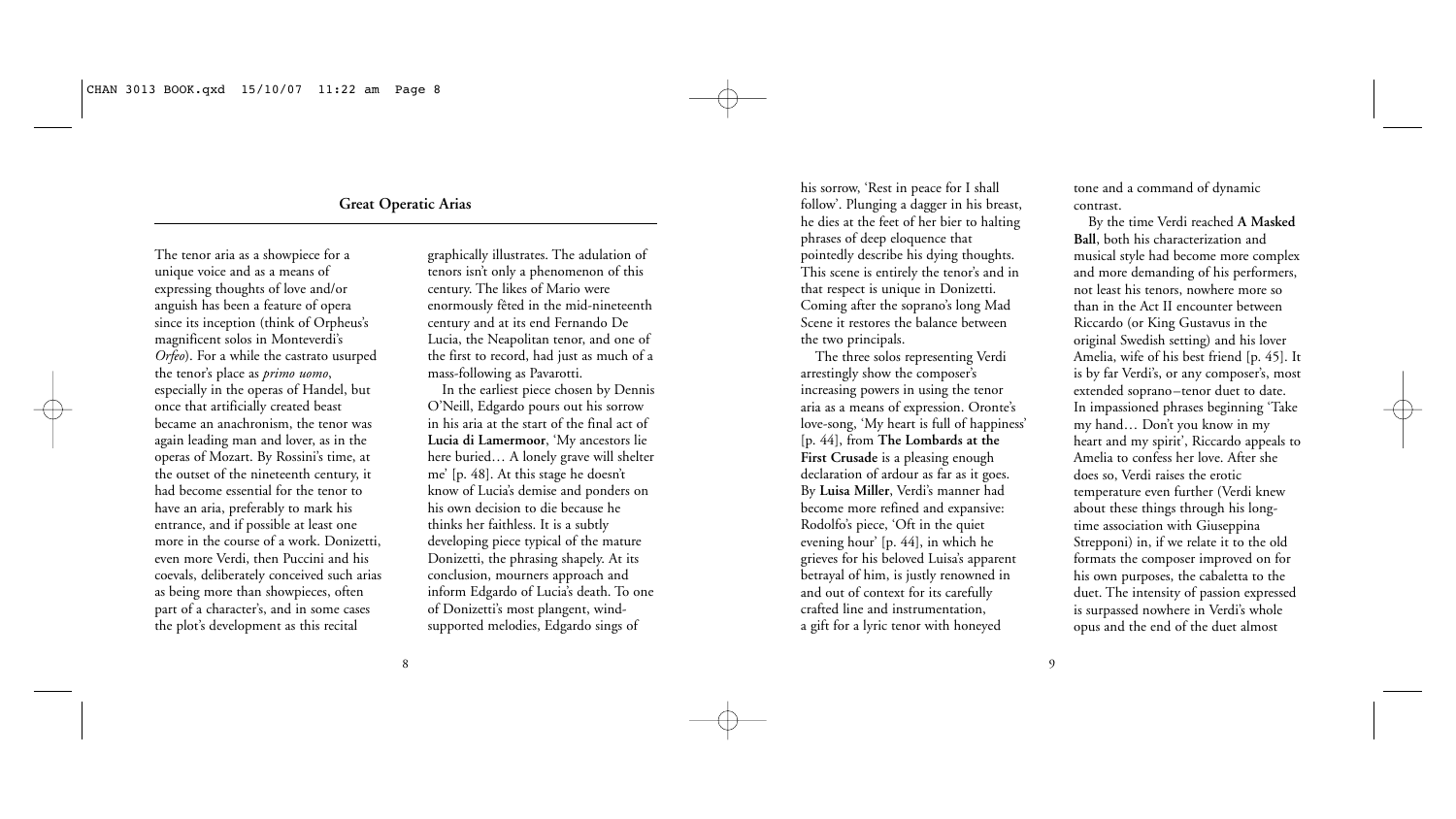always results in a storm of applause indicative of its raw appeal to an audience's emotions.

By the time he had reached **The Force of Destiny**, Verdi had adopted a more heroic style for his leading tenor. In the case of Alvaro's reminsicences about his beloved Leonora (whom he believes to be dead) at the start of Act III, 'I am condemned to live in torment… You who are among th'angelic host' [p. 45], this takes the form of a demanding, high-lying aria, the initial, broad-ranging idea developed into richly arched phrases calling for the utmost in control.

Shortly after Alvaro sings this piece he meets and befriends his arch-enemy Don Carlo, as they are both are in the army in disguise. Alvaro has inadvertently killed Carlo's father in a dispute over Carlo's sister, Leonora, who loves Alvaro as much as he does her. Carlo has sworn revenge, not least because Alvaro is of mixed race. In battle Alvaro is wounded and, as he lies, apparently dying, the two sing one of

the most famous duets in all Verdi, 'In death's awful shadow' [p. 51], (long ago achieving immortality in a recording by Caruso and Scotti that was in every opera-loving Edwardian home). In ineffably eloquent phrases, the pair swear friendship and Alvaro (who survives after an operation to remove a bullet) puts Carlo in charge of his private effects. These will reveal to Carlo his real identity – to disastrous effect.

Each of Verdi's successors found his own way to exploit the tenor voice's possibilities. Their methods and their harmony tended to be more complex than Verdi's and the arias were more closely embedded in the throughcomposed structures of the works by these *verismo* composers. Inevitably the vocal style was looser, more effusive. Remember, opera was by this time the popular music of its day, or at least the equivalent of our musicals, with principal arias alighted on by ordinary folk: nothing was then elitist about the art. So, in parenthesis here one might say that this recital purveying these

pieces in the vernacular, typical of all the Opera in English series, is a laudable attempt to re-invent opera as a popular art.

Loris' short declamation of love for the heroine of the title in Giordano's Fedora, 'A love so pow'rful' [p. 54], is the stuff of popular appeal. Caruso, who created the role in 1898 in Milan, recorded the extract and sent it on its way to immortality, a piece that appears in any respectable tenor's mixed recital. A year earlier the same tenor – and remember this was before his international fame – had ensured the success of Cilea's **The Maid of Arles** with his account of the hero Federico's Lament, 'Surely the shepherd's story is a sad one' [p. 52], another aria that goes to the listener's heart, another piece that became an instant success with the public – and one that has easily survived the neglect of the opera itself. It is a beautifully designed piece, offering the very essence of *verismo* sentiment at its best.

Puccini's first major success, **Manon**

**Lescaut**, preceded both the aforementioned operas. With Des Grieux's aria of rapture on seeing Manon for the first time, 'Never has any woman' [p. 53], Puccini, to an extent, set the pattern of what was to follow in the next ten years in *verismo* works. The brevity of the aria as compared with those for Verdi's heroes is obvious, but then Puccini was to make it up to his tenor with three more pieces and a deal of duetting: indeed the part is one of the most taxing for a tenor in the whole repertory. So important is the tenor's role that the opera might just as well have been called 'Des Grieux': he plays such a major part in its structure. Here he is at his happiest, his most carefree (unless it be in his opening 'Tra voi belle', before he becomes infatuated with the fickle Manon). It is a trademark of Puccini's writing for his tenors that he can characterize their temperaments and moods in the most succinct manner. Nothing could surpass this particular aria in sheer unfettered ardour.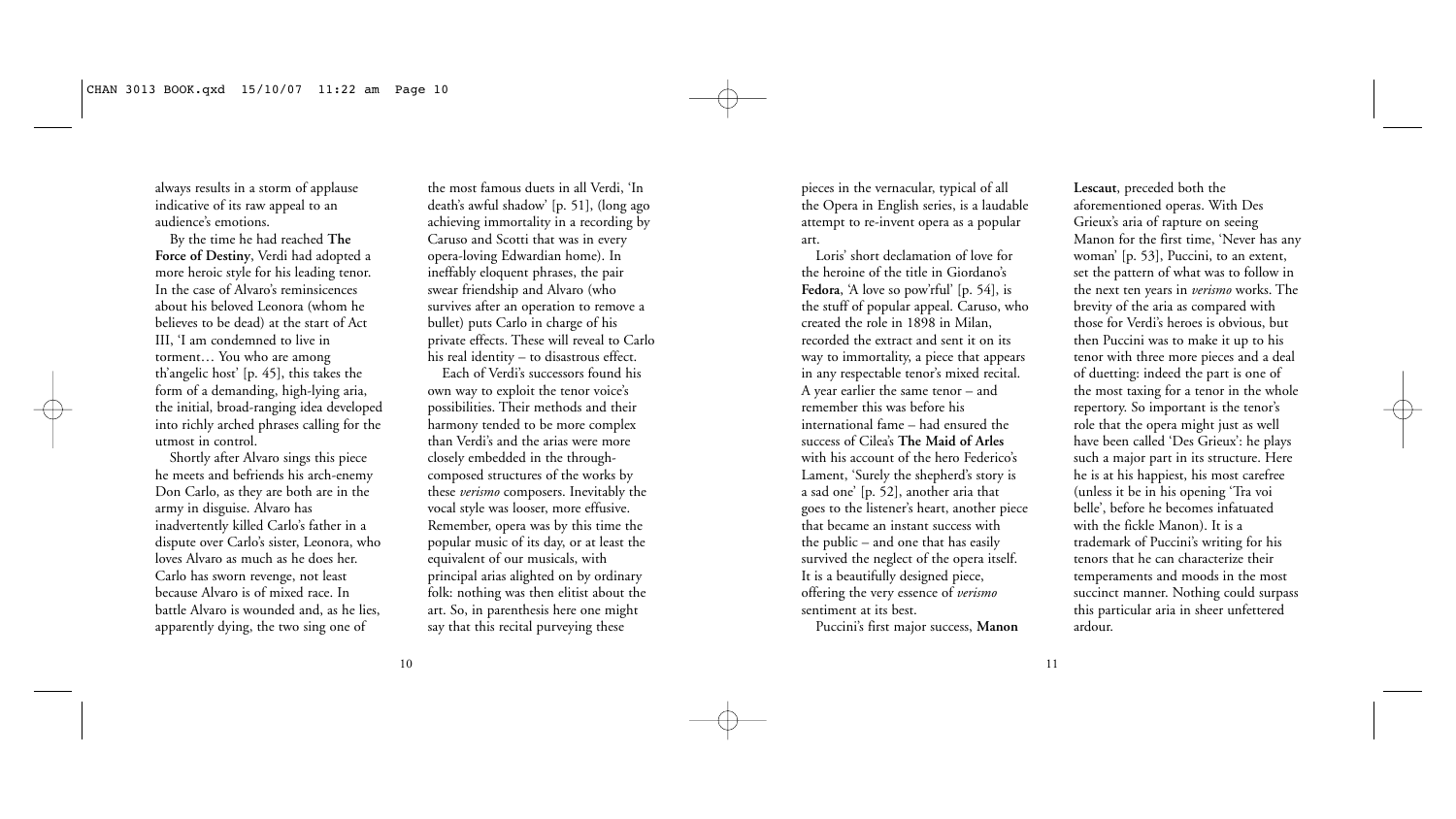By the mid 1920s, Puccini had advanced further not only in his compositional style, but also in his ability both to establish a character through his or her arias and by integrating them into the structure and texture of the work. **Turandot** was to be his last opera, and he was not destined to finish it. In the hero Calaf's Act I aria, 'Don't cry for me Liù!' [p. 54], the unknown Prince tries to comfort the slave-girl Liù who is in love with him, urging her to continue to care for his blind father Timur. Its objective expression of affection compares starkly with the impassioned feeling Calaf displays for the icy heroine of the title (whose riddle he has solved) in his famous aria of love, 'None may sleep!' [p. 44]. Both are typical of Puccini's ability, in a short passage of time and music, to build to an overwhelming climax.

French opera in the nineteenth century gave the tenor voice just as many opportunities as Italian to display his art. The style may be that much

more reticent and/or refined, but the emotions expressed are just as deeply felt. In the earlier of the two examples here, those emotions are not of love but of astonishment. In Meyerbeer's exotic drama **The African Maid**, Vasco de Gama opens Act IV with an aria, 'What a wondrous sight… Oh land of dreams' [p. 53], apostrophizing the island of Madagascar as he reaches its shores. It is the epitome of the composer's 'Grand opéra' approach, an expansive piece that has been favoured by tenors ever since it was penned because of its chance for tenorial display.

Des Grieux's lovely Dream Song, 'Enchanting hour… When I close my eyes' [p. 53], from Massenet's **Manon**, requiring a more delicate style, has also been a favourite with tenors as, in the most sensuous way, the Chevalier tells Manon of the ideal cottage where he hopes they will settle down, he not knowing that she has just committed herself to a very different life, one of luxury as a courtesan. That makes his

dream of true love, so finely fashioned by Massenet, the more poignant.

A similar French refinement is the hallmark of the noted duet, 'And from the holy shrine' [p. 54], from Act I of Bizet's **The Pearl Fishers** where the old friends Nadir and Zurga, tenor and baritone, recall the beauty of Leila, the unobtainable priestess they both loved. The main theme of the piece has gained an extraordinary fame. This much-loved duet represents the kind of music that has justifiably won opera itself a popularity beyond the public that normally attend performances.

#### **© 1998 Alan Blyth**

Born in Wales of Irish and Welsh parents, **Dennis O'Neill** is one of the world's leading tenors and a specialist in the works of Verdi. He has enjoyed a long association with the Royal Opera, where his recent roles have included Gustavo (*Un ballo in maschera*), Foresto (*Attila*), Don Carlos and Radames (*Aida*).

North American engagements have included the Metropolitan Opera, Chicago Lyric Opera, San Francisco, San Diego, Vancouver Opera and concerts with the Philadelphia, Cleveland, Montreal and Ottawa Symphonies, and for the Cincinnati Festival. He is a frequent guest at the Bayerische Staatsoper, Munich. Elsewhere in Europe he has appeared at the opera houses of Vienna, Bonn, Cologne, Nice, Zurich, Paris, Oslo, Brussels and Barcelona.

Dennis O'Neill is also a busy concert artist and has sung with many of the world's leading conductors, including Muti, Mehta, Davis, Sinopoli, Gatti, Rattle, Mackerras and Slatkin. His many recordings include solo albums, Verdi's Requiem with Sir Colin Davis, *La fanciulla del West* with Slatkin, videos of *Der Rosenkavalier* with Solti, *Die Fledermaus* with Kiri te Kanawa conducted by Domingo, *Macbeth* with Sinopoli, and *Mefistofele* for San Francisco. For Chandos/Peter Moores Foundation he has recorded *Tosca*,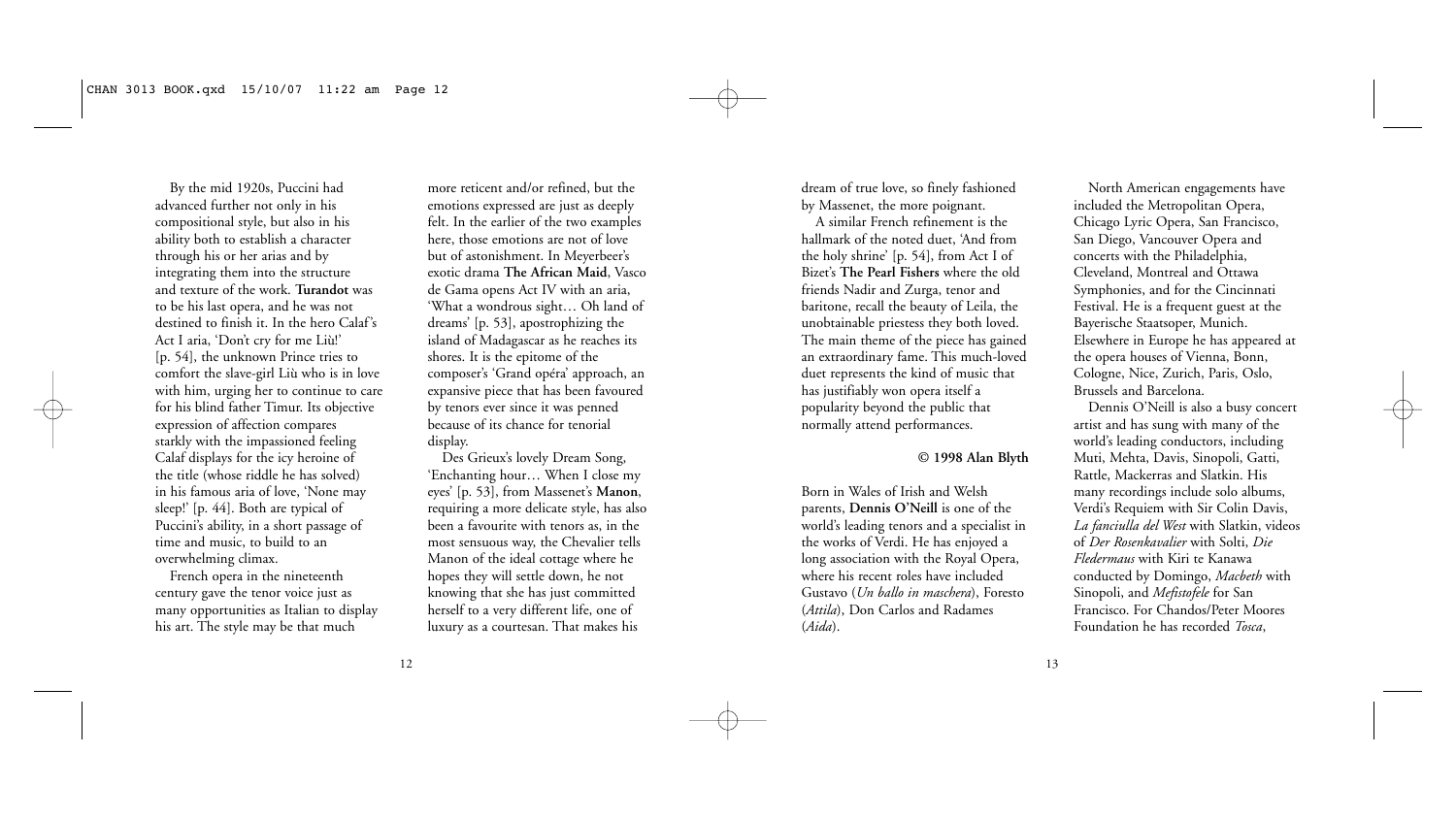*Cavalleria rusticana*, *Pagliacci* and *La bohème*.

**David Parry** studied with Sergiu Celibidache and began his career as Sir John Pritchard's assistant. He made his debut with English Music Theatre and went on to become a staff conductor at Städtische Bühnen Dortmund and at Opera North. He was Music Director of Opera 80 from 1983 to 1987, and since 1992 has been the founding Music Director of the contemporary opera festival Almeida Opera.

He pursues a busy career both in opera and in concert. His repertoire extends from Mozart and early nineteenth-century Italian opera to Janáček, Britten and contemporary music. In England he has appeared regularly at English National Opera and in concert with the Philharmonia Orchestra. In 1996 he made his debut at the Glyndebourne Festival with *Così fan tutte*.

He is a frequent visitor to Spain where he has appeared with most of the

opera companies and symphony orchestras. He gave the Spanish premiere of *Peter Grimes* in Madrid, and in 1996 he conducted the first Spanish production of *The Rake's Progress*, inaugurated two new concert halls with Beethoven's Ninth Symphony and a new opera house with *Carmen*. He has also appeared in Italy, where he conducted *Ricciardo e Zoraide* in the Rossini Opera Festival at Pesaro, in France, Germany, Belgium, Holland, and in Sweden where he conducted an acclaimed production of Britten's *A Midsummer Night's Dream*.

Outside Europe David Parry has appeared at the Hong Kong International Festival, with the UNAM Symphony Orchestra at Mexico City, with a tour of *Carmen* in Japan and, in 1996, conducting a new production of *Katya Kabanova* for the New Zealand Festival.

He has recorded extensively for the Opera Rara label, including Donizetti's *Rosmonda d'Inghilterra*, which won the Prix Cecilia in Belgium, and for

Chandos he has conducted the awardwinning recording of *Tosca,* two recordings of operatic arias (with Bruce Ford and Diana Montague), *La bohème*, *Cavalleria rusticana*, *Pagliacci* and *Don Pasquale*.

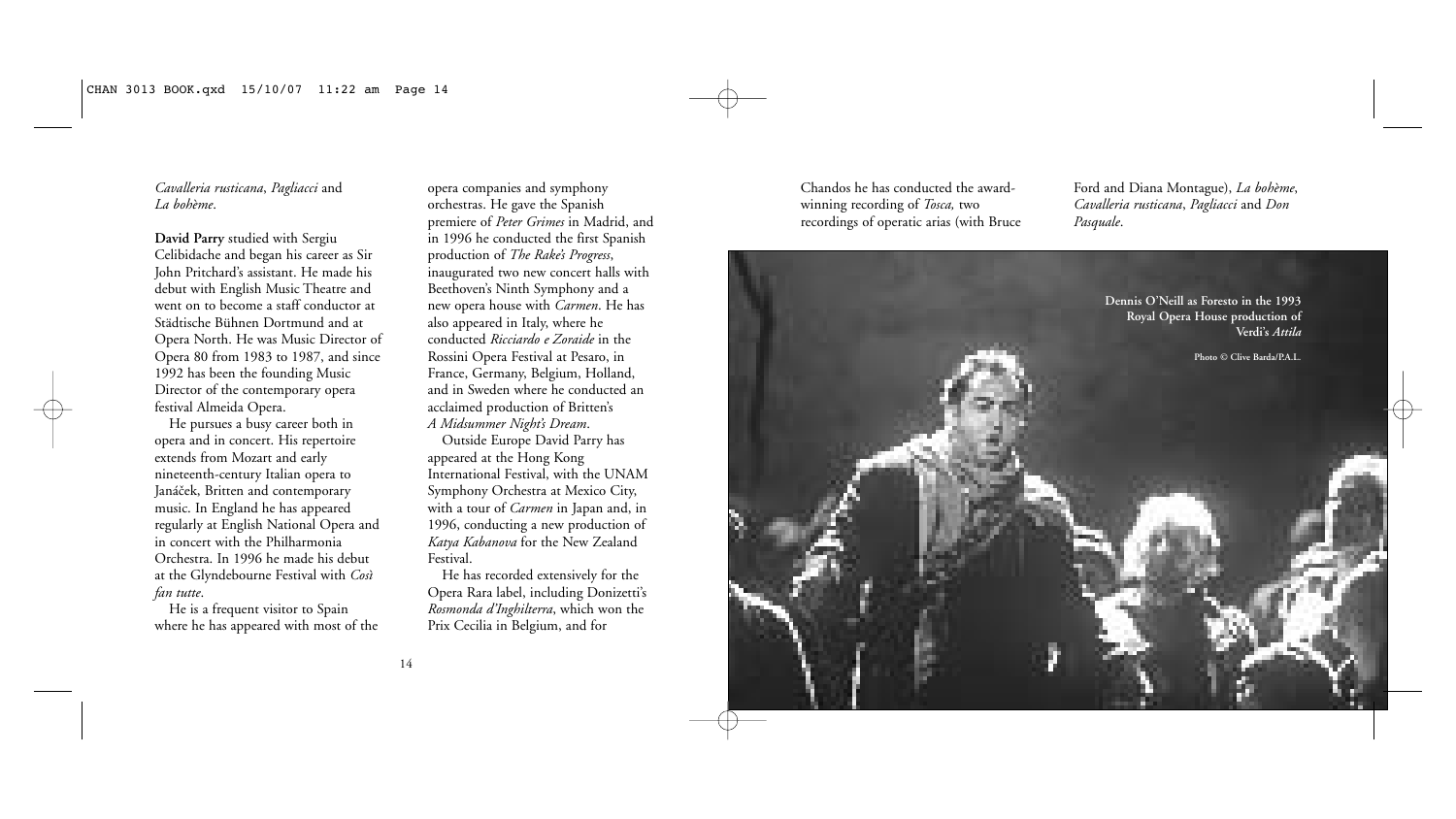#### **PETER MOORES, CBE, DL**

Peter Moores was born in Lancashire in 1932, son of Sir John Moores, founder of the giant Littlewoods mail order, chain store and football pools group. He was educated at Eton and Christ Church, Oxford, where he read Modern Languages. He was already fluent in German and Italian. It was opera which was his great love, however. He had worked at Glyndebourne before going up to university, and at the end of his second year he left Oxford to become a production student at the Vienna State Opera. He was required to

attend morning rehearsals and evening performances, but the afternoons were free, so he enrolled as well for a four-year course at the Viennese Academy of Music and Dramatic Art.

By the end of his third year Moores had produced the Viennese premiere of Britten's *The Rape of Lucretia*, had worked as Assistant Producer at the San Carlo Opera House, Naples, the Geneva Festival and the Rome Opera, and seemed set for a successful operatic career. At this point he received a letter from his father asking him to come home as he was needed in the firm. Family loyalty was paramount and he returned to Liverpool immediately.

By 1977 he was Chairman of Littlewoods. Three years later he stepped down from the post, although still remaining on the Board, and was director of a merchant bank. From 1981 to 1983 he was a Governor of the BBC, and a Trustee of the Tate Gallery from 1978 until 1985. In May 1992 he became a Deputy Lieutenant of Peter Moores, CBE, DL.



Lancashire. And in the New Year's Honours List for 1991 he was made a CBE for his charitable services to the Arts.

He had started his early twenties giving financial support to various young artists, several of whom – such as Geraint Evans, Joan Sutherland and Colin Davis – have since become worldfamous. Moores has always been astute in his recognition of potential quality. In 1964 he set aside a large slice of his inheritance to found the Peter Moores Foundation, a charity designed to support those causes dear to his heart: to make music and the arts more accessible to more people; to give encouragement to the young; to fight discrimination and to improve race relations. 99% of the Foundation's money has come from Peter Moores's own pocket – so far about £33 million in today's money.

#### **PETER MOORES FOUNDATION**

In the field of music, the Peter Moores Foundation awards scholarships to promising young opera singers through the Royal Northern College of Music. Financial help may be given also to enable a singer to study abroad, or to work on a new role with an acknowledged expert in the repertoire.

In the last twenty years the Foundation has supported the recording of forty operas. Many are sung in English, in translation, because Moores believes that in the popular repertoire, 'what people want is to be able to follow the plot of an opera and understand what is going on'. Others are of interesting but unperformed Italian operas from the early nineteenth century (the age of *bel canto*), which are otherwise only accessible to scholars. Accessibility is the key word.

The same criterion holds where live opera is concerned. So the Foundation may sponsor Welsh National Opera, performing for a week at the Liverpool Empire and charging only £2.50 per ticket – the provision being that each ticket holder must be a first-time opera visitor – or it may fund the production at Glyndebourne of *Ermione*, a *bel canto* opera never before performed in England.

The aim is always the same: availability. 'Share and enjoy' is his philosophy.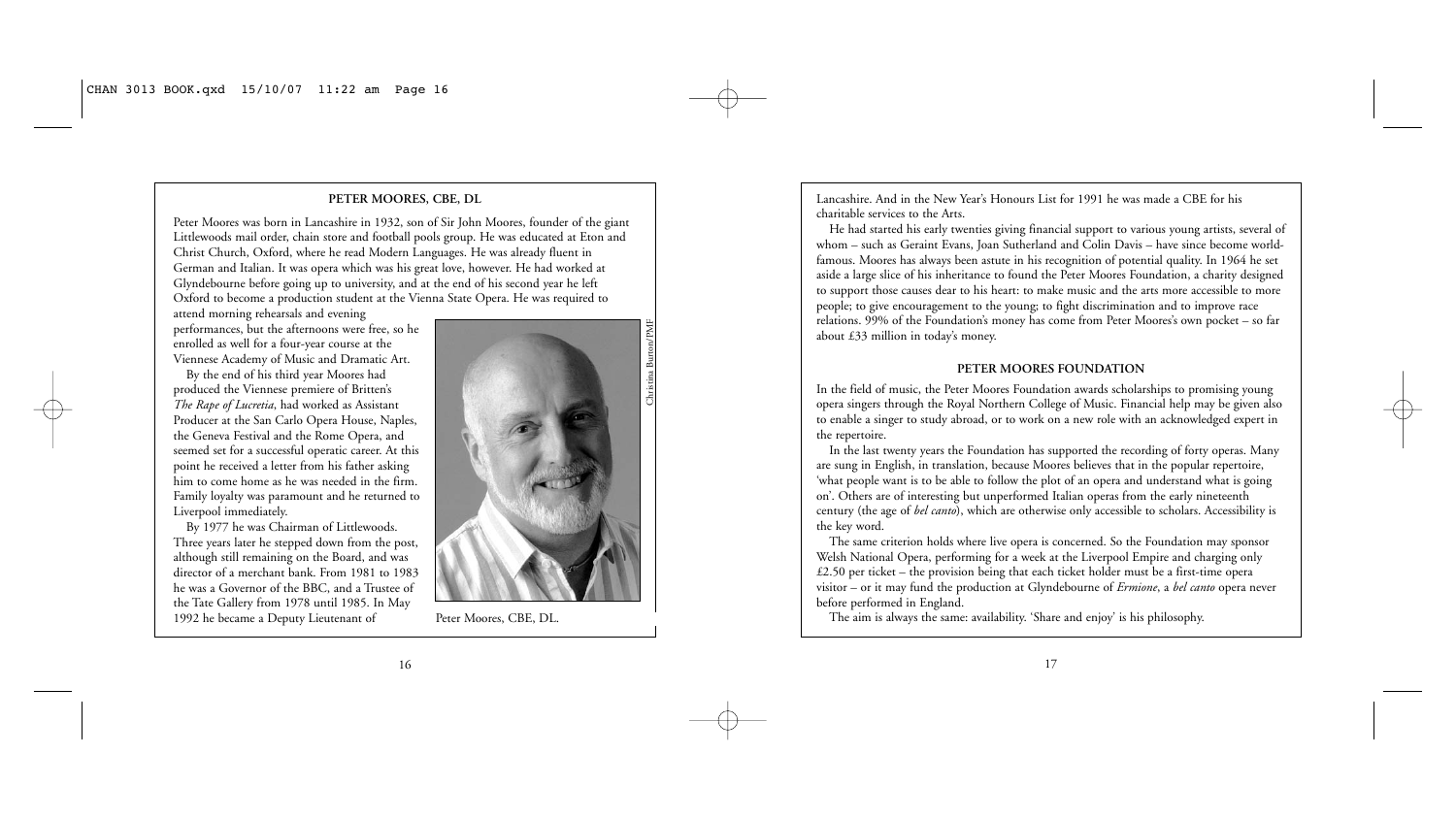# **Große Opernarien**

Seit Beginn der Oper ist die Tenorarie als Bravourstück für außergewöhnliche Stimmen wie auch als Ausdrucksmittel für extreme Gefühle wie Liebe oder Seelenqual eingesetzt worden (man denke an die großartigen Soli des Orpheus in Monteverdis *Orfeo*). Eine Zeitlang usurpierten Kastraten die Rolle des *primo uomo*, besonders in den Opern Händels, doch sobald dieses künstlich geschaffene Wesen zum Anachronismus geworden war, übernahm wieder der Tenor die Rolle von männlicher Hauptperson und Liebhaber, wie zum Beispiel in den Opern Mozarts. In der Ära Rossinis, zu Beginn des 19. Jahrhunderts, war die Soloarie – möglichst gleich zu Beginn seines Auftritts – für den Tenor unabdingbar geworden, und wenigstens eine zweite folgte im weiteren Verlauf des Werks. Mehr als Puccini und seine Zeitgenossen entwarfen Donizetti und

vor allem Verdi solche Arien nicht als reine Bravourstücke, sondern gezielt um eine Figur – und gelegentlich auch die Handlung – zu entwickeln; hiervon vermittelt das vorliegende Recital ein klares Bild. Die Verherrlichung von Tenören ist nicht nur ein Phänomen dieses Jahrhunderts. Gestalten wie Mario wurden um die Mitte des 19. Jahrhunderts enthusiastisch gefeiert, und der neapolitanische Tenor Fernando De Lucia, der als einer der ersten Schallaufnahmen machte, hatte eine ebenso große Anhängerschaft wie Pavarotti.

In dem frühesten von Dennis O'Neill ausgewählten Stück verleiht Edgardo in seiner Arie zu Beginn des letzten Aktes von **Lucia di Lammermoor** seinem Schmerz Ausdruck: "My ancestors lie here buried… A lonely grave will shelter me". Zu diesem Zeitpunkt weiß er noch nicht von Lucias Tod und spielt selbst

mit dem Gedanken, zu sterben, da er sie für treulos hält. Die Arie entfaltet sich in subtiler Weise mit für den reifen Donizetti typischer ausgewogener Phrasierung ist. Gegen Ende nähern sich einige Trauernde und teilen Edgardo Lucias Tod mit. Zu einer von den Holzbläsern unterstützen Melodie, die zu den klagevollsten in Donizettis Schaffen gehört, besing Edgardo seinen Kummer: "Rest in peace for I shall follow". Indem er einen Dolch in seine Brust stößt, stirbt er zu Füßen ihrer Bahre – begleitet von zögernden Phrasen von tiefer Eloquenz, die seine letzten Empfindungen treffend untermalen. Die gesamte Szene ist ausschließlich dem Tenor zugeeignet und in dieser Hinsicht in Donizettis Werk einzigartig. Da sie auf die ausgedehnte Wahnsinnsszene des Soprans folgt, stellt sie die Balance zwischen den beiden Hauptfiguren wieder her.

Die drei Soli aus Verdi-Opern demonstrieren eindrucksvoll die wachsende Fähigkeit des Komponisten, die Tenorarie als Ausdrucksmittel einzusetzen. Bereits Orontes Liebeslied aus **I Lombardi**, "My heart is full of happiness", ist eine recht gelungene Darstellung feurigen Verlangens. Doch schon in **Luisa Miller** ist Verdis Stil differenzierter und ausladender: Rodolfos Arie "Oft in the quiet evening hour", in der er die angebliche Untreue seiner geliebten Luisa beklagt, wird zurecht sowohl separat als auch im Kontext für ihre sorgfältig gestaltete Melodie und Instrumentierung gerühmt – ein Geschenk für einen Tenor mit samtener Stimme und der Fähigkeit, dynamische Kontraste zu beherrschen.

Zu dem Zeitpunkt, als Verdi seine Oper **Ein Maskenball** komponierte, waren seine Charakterisierungskunst und sein musikalischer Stil komplexer geworden, doch stellte er auch größere Ansprüche an die Interpreten und besonders an die Tenöre; dies zeigt sich vor allem auch in Akt II in dem Zusammentreffen zwischen Riccardo (bzw. König Gustavus in der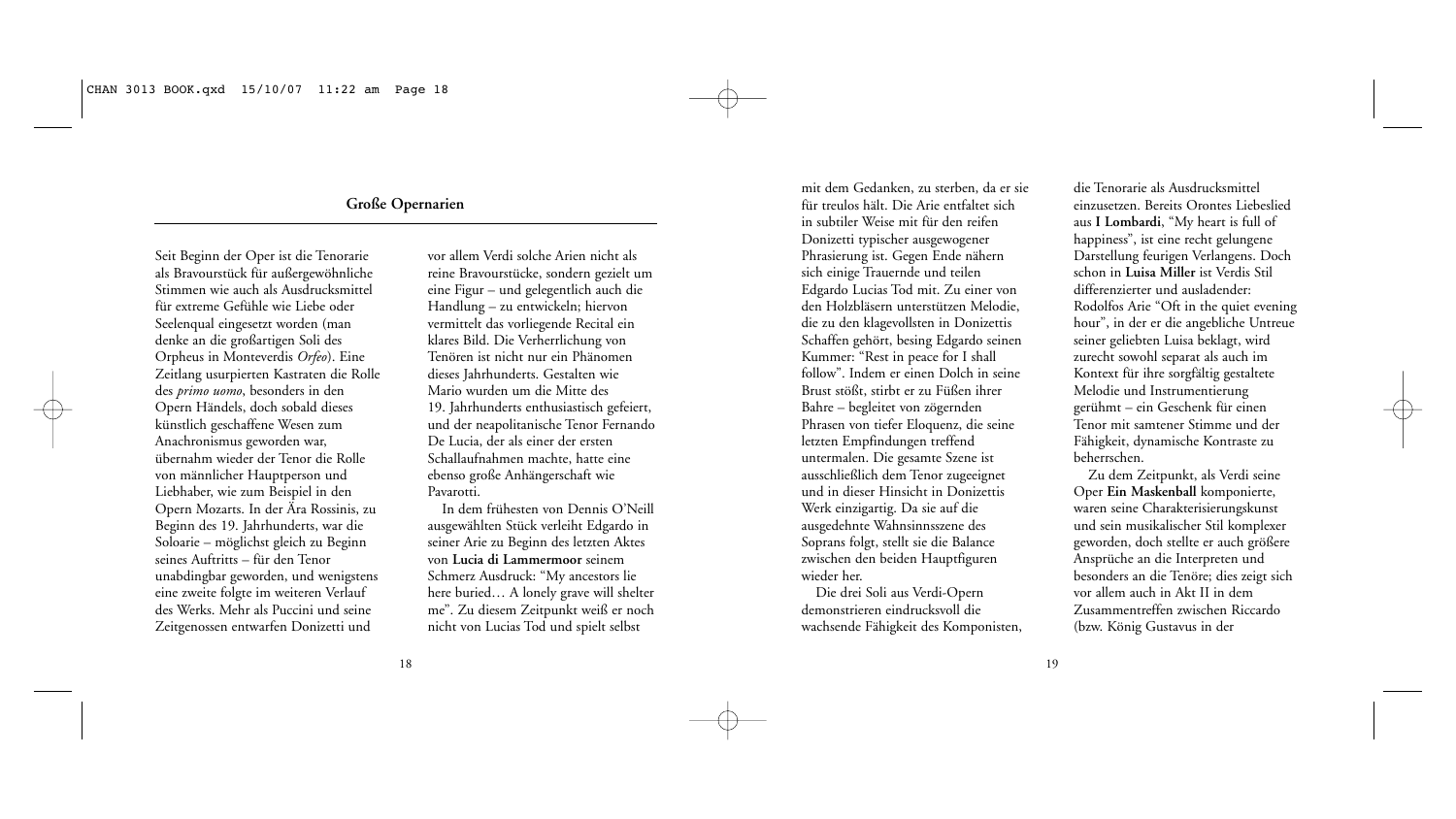schwedischen Originalfassung) und seiner Geliebten Amelia, der Frau seines besten Freundes. Dies ist – nicht nur im Schaffen Verdis – bei weitem das ausgedehnteste Sopran–Tenor-Duett, das es bisher in der Opernliteratur gibt. Beginnend mit "Take my hand… Don't you know in my heart and my spirit", bestürmt Riccardo Amelia mit leidenschaftlichen Worten, ihm ihre Liebe zu gestehen. Nachdem sie dies getan hat, hebt Verdi in der Cabaletta zu dem Duett – wenn wir uns auf die alten Formen beziehen wollen, die der Komponist für seine Zwecke weiterentwickelte – die erotische Temperatur noch weiter an (aufgrund seines langen Verkehrs mit Giuseppina Strepponi wußte Verdi über diese Dinge Bescheid). Die Intensität der hier ausgedrückten Leidenschaft wird vielleicht nirgends in Verdis gesamten Schaffen übertroffen, und das Duett endet fast immer in stürmischem Applaus, ein Zeichen für seine unmittelbare Wirkung auf die Emotionen des Publikums.

Als er **Die Macht des Schicksals** komponierte, hatte Verdi für seine führende Tenorrolle einen heroischeren Stil entwickelt. Zu Beginn von Akt III zum Beispiel, als Alvaros sich an seine geliebte Leonora (die er für tot hält) erinnert – "I am condemned to live in torment… You who are among th'angelic host" –, zeigt sich dieser neue Stil in einer anspruchsvollen hochliegenden Arie, deren anfänglicher, breit angelegter musikalischer Gedanke in reichgeschwungene Phrasen übergeht, die der Stimme höchste Präzision abverlangen.

Kurze Zeit nachdem Alvaro dieses Stück singt, freundet er sich mit seinem Erzfeind Don Carlo an, der, wie auch Alvaro selbst, verkleidet in der Armee dient. In einem Streit über Carlos Schwester Leonora, die ihn ebenso heftig liebt wie er sie, hat Alvaro unbeabsichtigt Carlos Vater getötet. Carlo hat geschworen, sich zu rächen – nicht zuletzt auch, weil Alvaro von den Inkas abstammt. Alvaro wird in einer Schlacht verwundet, und als er im

Sterben zu liegen scheint, singen die beiden eines der berühmtesten Duette Verdis, "In death's awful shadow" (Unsterblichkeit erlangte dieses Duett in einer Aufnahme von Caruso und Scotti, die in der "Edwardian" Ära in jedem opernliebenden Heim zu finden war). In überaus eloquenten Phrasen schwören die beiden ewige Freundschaft und Alvaro (der nach einer Operation überlebt) betraut Carlo mit der Verwaltung seiner Privatgeschäfte. Auf diesem Weg erfährt Carlo von seiner tatsächlichen Identität, und dies hat katastrophale Folgen.

Verdis Nachfolger fanden jeder seine eigene Art, das Potential der Tenorstimme auszuschöpfen. Die Methoden und harmonischen Konzepte dieser Komponisten des *Verismo* waren im allgemeinen komplexer als diejenigen Verdis, und die Arien waren genauer in die durchkomponierten Strukturen der Werke eingebettet. Zugleich war der Vokalstil unweigerlich lockerer, überschweng-licher. Man muß bedenken, daß die Oper seinerzeit das

populärste musikalische Genre war, zumindest jedoch stellte sie das Äquivalent der heutigen Musicals dar: Die Menge war vor allem an den Stararien interessiert, und der Kunst haftete nichts Elitäres an. Man könnte also sagen, daß dieses Recital, das – wie alle Veröffentlichungen in der Reihe "Opera in English" – die Stücke auf Englisch darbietet, einen lobenswerten Versuch darstellt, die Oper wieder als populäre Kunst zu etablieren.

Loris' kurze Liebeserklärung an die Titelheldin von Giordanos **Fedora**, "A love so pow'rful" ist auf Popularität hin angelegt. Caruso, der die Rolle 1898 in Mailand sang, machte eine Aufnahme dieses Auszugs und garantierte so dessen Unsterblichkeit; auch heute noch gehört das Stück zum Recital-Repertoire jedes angesehenen Tenors. Ein Jahr zuvor hatte Caruso – und dies noch vor seinem internationalen Durchbruch – Cileas **L'arlesiana** mit seiner Klage des Helden Federico, "Surely the shepherd's story is a sad one", zum Erfolg verholfen, eine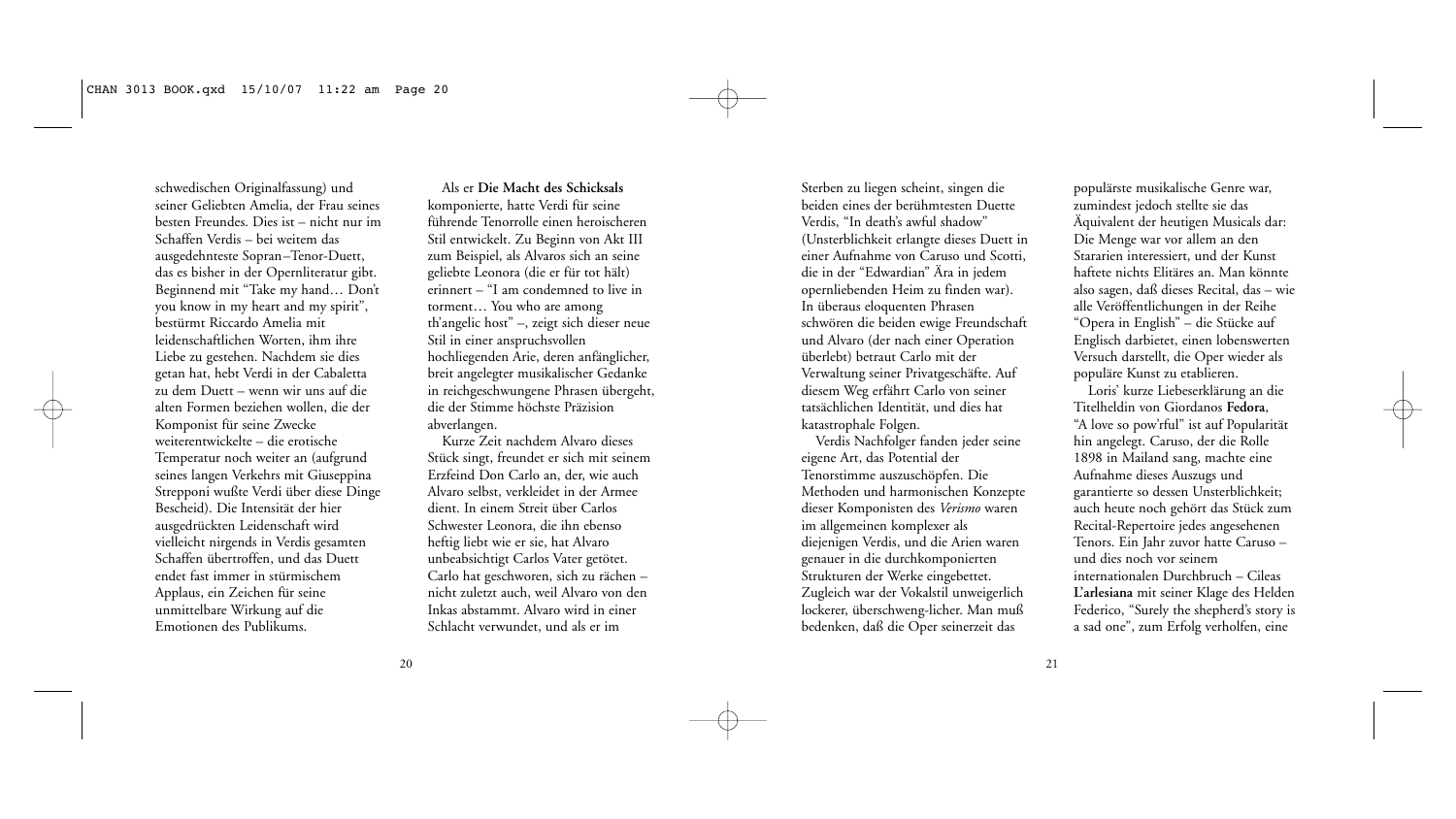weitere Arie, die dem Hörer zu Herzen geht, ein weiteres Stück, das unmittelbar zum Publikumserfolg wurde und auch heute noch bekannt ist, während die Oper selbst längst in Vergessenheit geriet. Das Stück ist einzigartig gestaltet und bietet in schönster Weise die ganze Gefühlswelt des *Verismo*.

Puccinis erster großer Erfolg, **Manon Lescaut**, entstand vor den beiden genannten Opern. Mit der Arie des von seinem ersten Anblick von Manon bezauberten Des Grieux, "Never has any woman", bereitete Puccini in gewissem Maße den Weg des *Verismo* für die folgenden zehn Jahre. Auffällig ist die Kürze dieser Arie im Vergleich zu denen von Verdis Helden, doch Puccini entschädigt seinen Tenor mit drei weiteren Stücken und einigen Duetten; insgesamt ist diese Rolle eine der anstrengendsten Tenorpartien des gängigen Repertoires. Tatsächlich ist diese Tenorrolle von derart großer Wichtigkeit, daß man die Oper ebenso gut "Des Grieux" hätte nennen können, da diesem ein solch zentraler Part in

ihrer Struktur zufällt. Hier zeigt er sich von seiner glücklichsten und sorglosesten Seite (es sei denn in seiner Eröffnungsarie "Tra voi belle", bevor er sich in die wankelmütige Manon verliebt). Die Fähigkeit, die Temperamente und Stimmungen seiner Tenorrollen in knappster Manier zu charakterisieren, ist ein Markenzeichen von Puccinis Komponierweise. In ihrer schieren ungedämpften Glut ist diese Arie unübertroffen.

In der Mitte der 1920er Jahre hatte Puccini sich nicht nur kompositorisch weiterentwickelt, sondern auch in seiner Fähigkeit, eine Figur nicht nur mittels seiner oder ihrer Arien zu charakterisieren, sondern diese auch in die Struktur der Komposition zu integrieren. **Turandot** sollte seine letzte Oper werden, und es war ihm nicht vergönnt, sie zu vollenden. In Calafs Arie aus Akt I, "Don't cry for me Liù!", versucht der unbekannte Prinz, das in ihn verliebte Sklavenmädchen Liù zu trösten, und drängt sie, für seinen blinden Vater Timur zu sorgen. Die hier

zum Ausdruck kommende Zuneigung steht in starkem Kontrast zu den leidenschaftlichen Empfindungen, die Calaf in seiner berühmten Liebesarie "None may sleep!" der eisigen Titelheldin (deren Rätsel er gelöst hat) entgegenbringt. Beide Arien sind typisch für Puccinis Fähigkeit, in engem zeitlichen und musikalischen Rahmen einen überwältigenden Höhepunkt aufzubauen.

Auch die französische Oper des 19. Jahrhunderts gab der Tenorstimme eine Vielzahl von Gelegenheiten, ihre Kunst zur Schau zu stellen. Der Stil mag zwar zurückhaltender und raffinierter sein, doch die zum Ausdruck kommenden Emotionen erreichen die gleiche Tiefe. In dem früheren der beiden hier vorgestellten Beispiele handelt es sich bei diesen Emotionen jedoch nicht um Liebe, sondern um Erstaunen. In Meyerbeers exotischem Drama **Die Afrikanerin** eröffnet Vasco da Gama den vierten Akt mit der Arie "What a wondrous sight… Oh land of dreams", mit der

er die Insel Madagaskar bei seiner Landung besingt. Für den Komponisten war dies der Inbegriff der "Grand opéra", ein ausgedehntes Stück, das Tenöre wegen der hier gebotenen Möglichkeiten der Darstellung ihrer Kunst seit jeher besonders geliebt haben.

Ebenfalls ein Favorit der Tenöre ist das liebliche Traumlied von Des Grieux, "Enchanting hour… When I close my eyes" aus Massenets **Manon**, das eine feinere Vortragsweise verlangt und in dem der Chevalier auf überaus sinnliche Weise Manon von der idealen Hütte erzählt, in der er sich mit ihr niederzulassen hofft – nicht wissend, daß sie sich gerade zu einem ganz anderen Leben verpflichtet hat, dem Luxusdasein einer Kurtisane. Dies läßt seinen von Massenet so fein gezeichneten Traum von der wahren Liebe um so pointierter erscheinen.

Eine ähnliche französische Finesse zeichnet das bekannte Duett "And from the holy shrine" aus dem ersten Akt von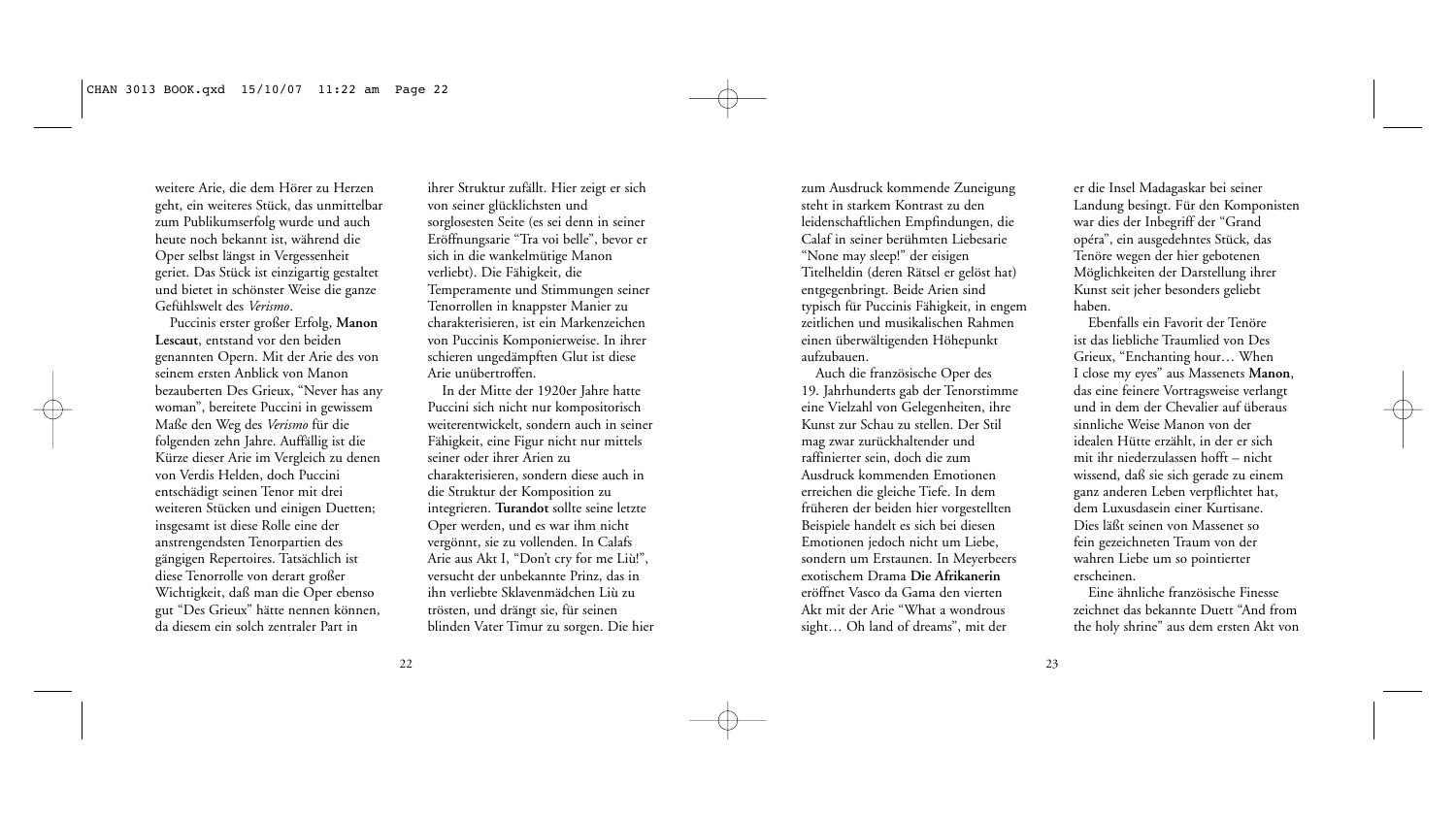Bizets **Die Perlfischer** aus, in dem die alten Freunde Nadir und Zurga, Tenor und Bariton, sich an die Schönheit von Leila erinnern, dem Mädchen, das sie beide geliebt haben. Das Hauptthema dieser Komposition hat einen erstaunlichen Bekanntheitsgrad erreicht. Dieses vielgeliebte Duett steht für die Art von Musik, die mit gutem Grund der Gattung Oper eine Popularität errungen hat, die weit über das übliche Opernpublikum hinaus ihre Kreise zieht.

# **© 1998 Alan Blyth** Übersetzung: Stephanie Wollny

**Dennis O'Neill**, der als Sohn irischer und walisischer Eltern in Wales geboren wurde, ist einer der führenden Tenöre der Welt und Verdi-Spezialist. Er unterhält seit langem Verbindungen zur Londoner Royal Opera und hat dort in letzter Zeit Gustavo (*Un ballo in maschera*), Foresto (*Attila*), Don Carlos und Radames (*Aida*) gesungen.

In Nordamerika war er unter

anderem an der Metropolitan Opera, an der Chicago Lyric Opera, an den Opernhäusern von San Francisco, San Diego und Vancouver engagiert und hat Konzerte mit den Sinfonieorchestern von Philadelphia, Cleveland, Montreal und Ottawa sowie beim Cincinnati Festival gegeben. Er ist häufig an der Bayerischen Staatsoper in München zu Gast und ist in Europa außerdem an den Opernhäusern von Wien, Bonn, Köln, Nizza, Zürich, Paris, Oslo, Brüssel und Barcelona aufgetreten.

Dennis O'Neill ist auch ein vielbeschäftigter Konzertsänger und hat mit vielen weltweit führenden Dirigenten zusammengearbeitet, so auch mit Muti, Mehta, Davis, Sinopoli, Gatti, Rattle, Mackerras und Slatkin. Zu seinen zahlreichen Aufnahmen zählen Soloalben, Verdis Requiem mit Sir Colin Davis, *La fanciulla del West* mit Slatkin und folgende Videos: *Der Rosenkavalier* mit Solti, *Die Fledermaus* mit Kiri Te Kanawa unter der Leitung von Placido Domingo, *Macbeth* mit

Sinopoli und *Mefistofele* für San Francisco. Für Chandos und die Peter Moores Foundation hat er *Tosca*, *Cavalleria rusticana*, *Pagliacci* und *La bohème* aufgezeichnet.

**David Parry** studierte bei Sergiu Celibidache und begann seine Laufbahn als Sir John Pritchards musikalischer Assistent. Er debütierte mit dem English Music Theatre und wurde Kapellmeister an den Städtischen Bühnen Dortmund sowie an Opera North in Leeds. Von 1983 bis 1987 fungierte er als Musikdirektor für Opera 80 und seit 1992 ist er der Musikdirektor (und Gründer) des zeitgenössischen Opern-Festivals Almeida Opera.

Parrys Tätigkeitsbereich ist nicht nur das Opernhaus, sondern auch der Konzertsaal. Sein Repertoire erstreckt sich von Mozart und der italienischen Oper des frühen 19. Jahrhunderts bis zu Janáček, Britten und zeitgenössischer Musik. In England dirigiert er regelmäßig an der English National Opera und konzertiert mit dem

Philharmonia Orchestra, 1996 machte er mit *Così fan tutte* sein Debüt bei dem Glyndebourne Festival.

David Parry gastiert häufig in Spanien, wo er bereits mit den meisten Opernkompanien und Sinfonieorchestern aufgetreten ist. Die spanische Premiere von *Peter Grimes* fand unter seiner Leitung in Madrid statt; 1996 dirigierte er die erste spanische Inszenierung von *The Rake's Progress* (Strawinsky) und weihte zwei neue Konzertsäle mit der Neunten Sinfonie von Beethoven sowie ein neues Opernhaus mit *Carmen* ein. In Italien leitete er *Ricciardo e Zoraide* bei dem Rossini-Festival in Pesaro. Er tritt in Frankreich, Deutschland, Belgien, den Niederlanden und Schweden auf, wo er eine gefeierte Inszenierung von Brittens *A Midsummer Night's Dream* dirigierte.

Außerhalb Europas ist David Parry bei dem Hongkong International Festival und mit dem UNAM Symphony Orchestra in Mexico City aufgetreten, war mit *Carmen* in Japan

24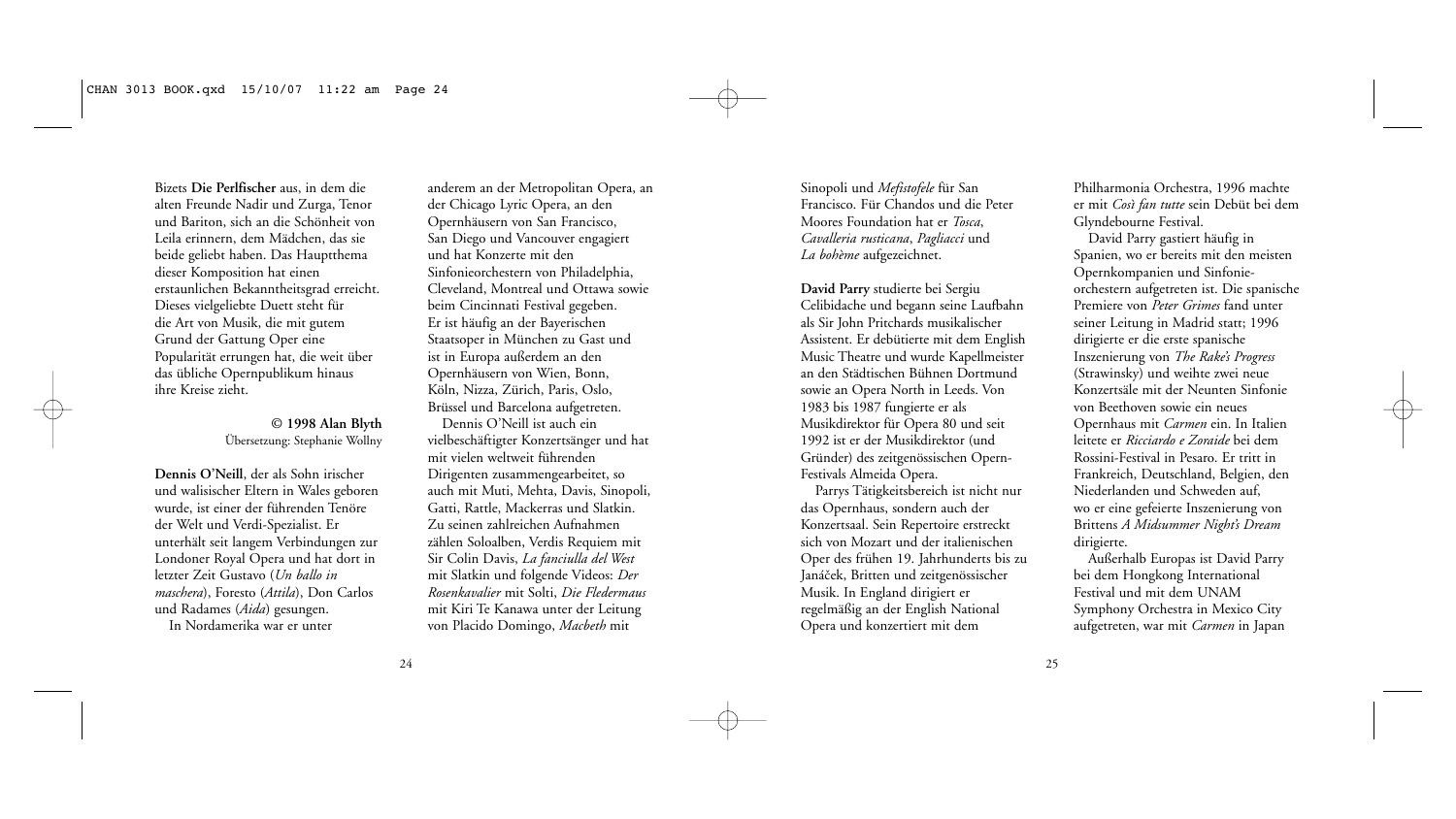auf Tournee und leitete eine Neuinszenierung von *Katja Kabanova* für das Festival in Neuseeland. Parry hat zahlreiche Werke für das Label Opera Rara eingespielt, zuletzt *Rosmonda d'Inghilterra* von Donizetti, das in Belgien mit dem Prix Cecilia

ausgezeichnet wurde; für Chandos hat er eine preisgekrönte *Tosca* aufgenommen, zwei Aufnahmen operatischen Arien (mit Bruce Ford und Diana Montague), *La bohème*, *Cavalleria rusticana*, *Pagliacci* und *Don Pasquale*.

# **Grands airs d'opéra**

Depuis les origines de l'opéra, l'aria du ténor a toujours constitué la vitrine d'une voix unique ainsi qu'un moyen d'exprimer des sentiments d'amour et/ou d'angoisse (Pensez aux merveilleux solos d'Orphée dans l'*Orfeo* de Monteverdi). Pendant un certain temps, le castrat usurpa la place du ténor en tant que *primo uomo*, particulièrement dans les opéras de Haendel, mais une fois que cette bête créée de toutes pièces fut devenue anachronique, le ténor reprit sa place de meneur et d'amant comme l'illustrent les opéras de Mozart. Du temps de Rossini, au début du XIXe siècle, il était devenu essentiel pour le ténor d'avoir une aria, préférablement au moment de son entrée en scène, et si possible au moins une de plus dans le courant de l'œuvre. Donizetti, et Verdi plus encore, puis Puccini et ses semblables conférèrent à de telles arias un rôle délibérément plus

important que celui de simple vitrine, souvent une véritable facette du personnage, et dans certains cas le développement de l'intrigue ainsi que l'illustre ce récital. L'adulation des ténors n'est pas un phénomène de notre siècle uniquement. Au milieu du XIXe siècle, les semblables de Mario étaient extraordinairement fêtés et Fernando De Lucia, le ténor napolitain, et l'un des premiers à enregistrer, avait une escorte populaire presque aussi importante que celle de Pavarotti.

Dans la première pièce choisie par Dennis O'Neill, Edgardo exprime toute sa douleur dans son aria du début de l'acte ultime de **Lucia di Lamermoor**: "My ancestors lie here buried… A lonely grave will shelter me". A ce moment-là, il ignore encore le décès de Lucia et médite sur sa propre décision de mourir parce qu'il la croit infidèle. C'est une pièce au développement subtil, typique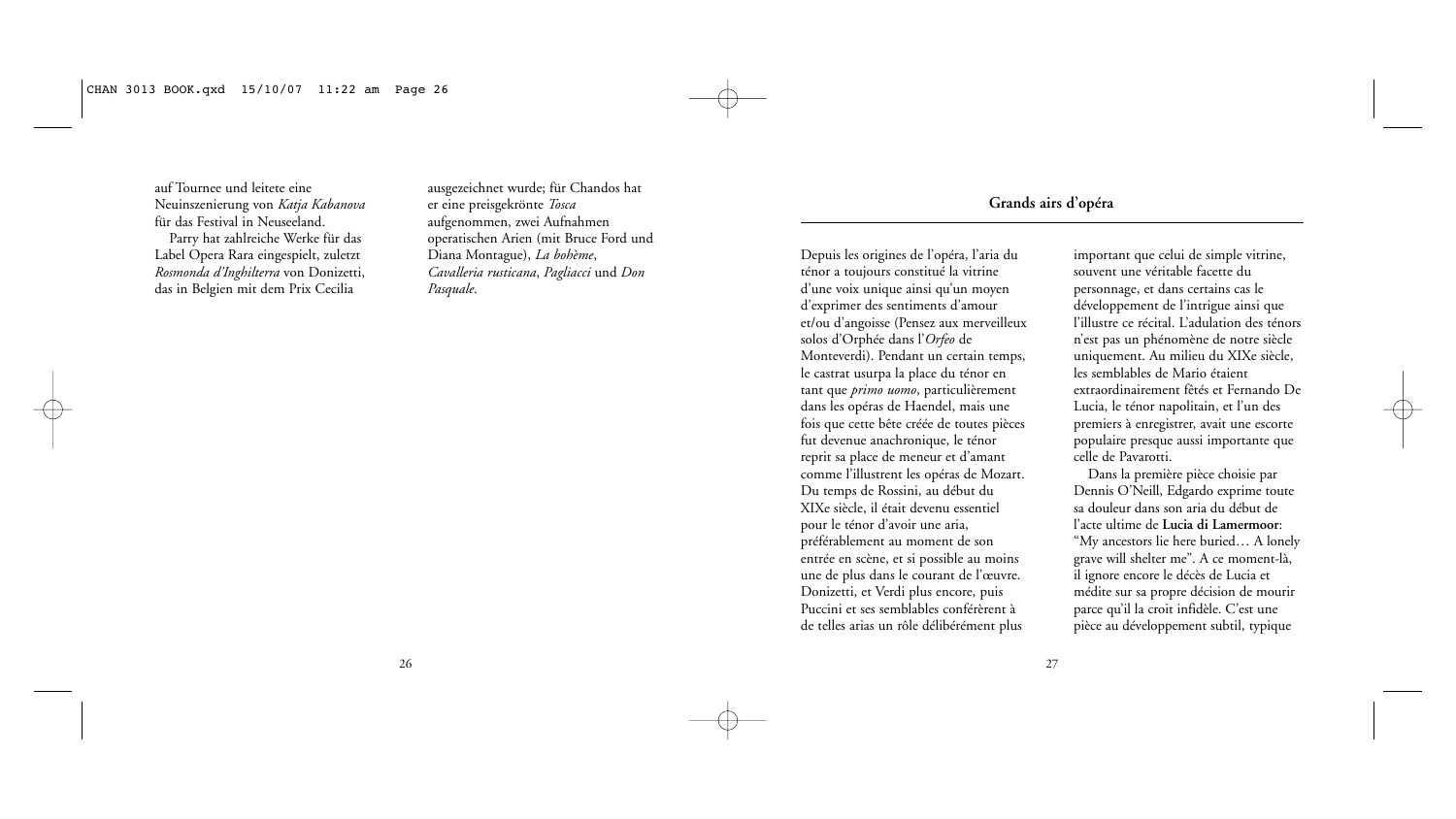de la maturité de Donizetti par son phrasé admirable. A sa conclusion, le cortège funèbre approche et informe Edgardo de la mort de Lucia. Sur l'une des mélodies les plus poignantes de Donizetti, Edgardo chante sa douleur, "Rest in peace for I shall follow". Plongeant une dague dans son coeur, il rend l'âme aux pieds de son cercueil murmurant quelques phrases d'une profonde éloquence qui décrivent avec précision ses pensées au bord de l'agonie. Cette scène est entièrement celle du ténor, et dans cette perspective elle est unique chez Donizetti. Placée après la longue scène de folie de la soprano, elle restaure l'équilibre entre les deux principaux rôles.

Les trois solos représentant Verdi de manière frappante démontrent la capacité grandissante du compositeur à utiliser l'aria du ténor comme moyen d"expression. Le chant d'amour d'Oronte "My heart is full of happiness", tiré de **I Lombardi** est une déclaration d'ardeur assez plaisante. Dans **Luisa Miller**, la méthode de Verdi

est devenue plus raffinée et expansive: le passage de Rodolfo "Oft in the quiet evening hour", dans lequel il pleure la trahison apparente de sa bien-aimée Luisa, est apprécié à juste titre pour l'habileté de sa ligne mélodique et de son instrumentation, un véritable cadeau pour un ténor lyrique au timbre de velours et répondant à l'exigence d'un contraste dynamique.

Au moment où Verdi s'attaqua à **Un ballo in maschera**, son art de la caractérisation et son style musical étaient devenus plus complexes et plus difficiles pour ses interprètes, en particulier pour ses ténors, et nulle part plus que dans la rencontre de l'Acte II entre Riccardo (ou le Roi Gustavus dans la version suédoise d'origine) et sa bien-aimée Amelia, épouse de son meilleur ami. C'est de loin le duo ténor–soprane le plus long de Verdi ou de tout autre compositeur. Par des phrases pleines de passion telles que "Take my hand… Don't you know in my heart and my spirit", Riccardo supplie Amelia de lui confesser son

amour. A la suite de sa confession, Verdi fait monter la tension érotique (Verdi s'y connaissait en la matière par le biais de sa longue association avec Giuseppina Strepponi) dans la cabaletta du duo, si nous nous référons aux normes anciennes que Verdi améliora à ses propres fins. L'intensité de la passion exprimée ne se voit surpassée nulle part dans toute l'œuvre de Verdi et la fin du duo déclenche presque toujours un torrent d'applaudissements révélateur de son impact profond sur le public.

A l'époque de **La forza del destino**, Verdi avait adopté un style plus héroïque pour son ténor lyrique. Dans le cas d'Alvaro se remémorant sa bien-aimée Leonora (qu'il croit morte) au début de l'Acte III "I am condemned to live in torment… You who are among th'angelic host", ceci se traduit par une aria dans les notes les plus aigues, l'idée initiale évoluant vers de riches phrases en arc et requérant le plus grand contrôle.

Peu de temps après, Alvaro rencontre et sympathise avec son ennemi juré Don Carlo, mais tous deux se sont travestis

dans l'armée. Alvaro a malencontreusement tué le père de Don Carlo au cours d'une querelle au sujet de la soeur de Carlo, Leonora, qui aime Alvaro autant qu'il l'aime. Carlo s'est juré de se venger, le sang inca d'Alvaro ne constituant pas un moindre motif. Dans la bataille, Alvaro est blessé, et tandis qu'il repose, apparemment sur le point de mourir, les deux entament l'un des duos les plus célèbres dans l'oeuvre de Verdi "In death's awful shadow" (immortalisé il y a très longtemps dans un enregistrement de Caruso et Scotti que toute foyer amateur d'opéra possédait du temps du Roi Edouard d'Angleterre). Dans une éloquence ineffable, les deux protagonistes se déclarent leur amitié et Alvaro (qui survit grâce à une opération d'enlever une balle) confie à Carlo ses effets personnels. Ceux-ci révèleront à Carlo sa véritable identité – avec les conséquences désastreuses que cela entraîne.

Tous les successeurs de Verdi trouvèrent un moyen propre pour exploiter les possibilités de la voix de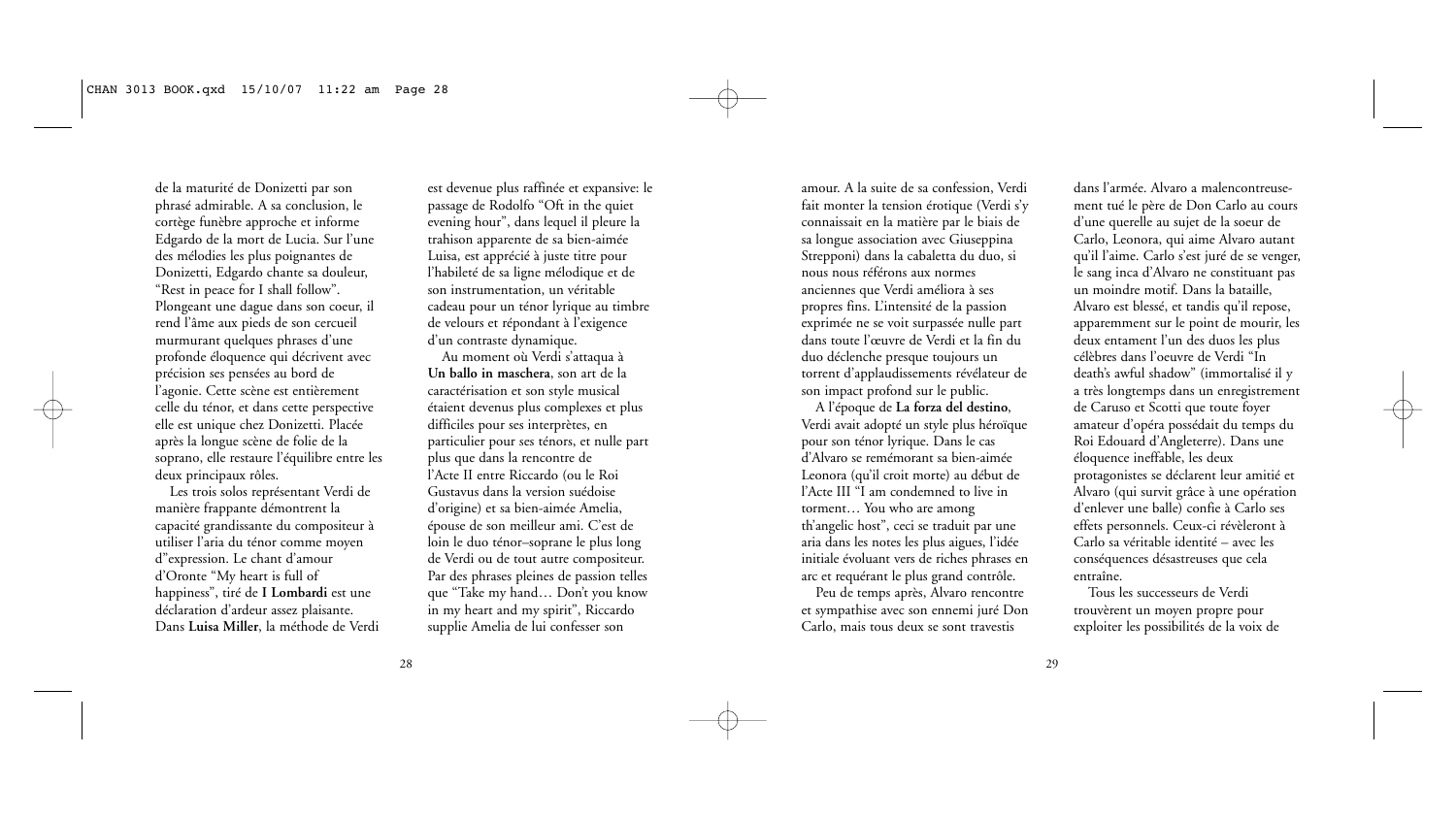ténor. Leurs méthodes et leurs harmonies tendaient vers une plus grande complexité que celles de Verdi et les arias s'inséraient de manière plus intime dans la structure des oeuvres de ces compositeurs véristes. Inévitablement, leur style vocal était plus délié, plus démonstratif. Souvenez-vous, l'opéra en ce temps-là était la musique populaire de son époque, ou du moins l'équivalent de nos comédies musicales, les arias principales se dégageant sur un fond de musique populaire: rien dans cet art n'était élitiste. Par conséquent, pour faire une parenthèse d'aucuns pourraient dire que ce récital, donné dans la langue vernaculaire, est une louable tentative de réinventer l'opéra comme un art populaire.

La courte déclaration d'amour de Loris à l'héroïne donnant son nom à l'opéra de Giordano **Fedora** "A love so pow'rful", est la matière dont se nourrit le public populaire. Caruso, qui créa le rôle en 1898 à Milan, enregistra l'extrait et ainsi l'immortalisa, une pièce qui apparait désormais dans tout récital

pour voix de ténor digne de ce nom. Un an plus tôt le même ténor – et souvenez-vous, c'était bien avant d'atteindre sa renommée internationale – avait assuré le succès de **L'arlésienne** de Cilea par le récit des plaintes du héros Federico "Surely the shepherd's story is a sad one", une autre aria qui va droit au coeur de l'auditeur, une autre pièce qui connut un succès instantané auprès du public – et l'une des rares à avoir survécu à la désaffection générale de l'opéra. C'est une pièce admirablement constituée, offrant la quintessence du sentiment vériste sous son meilleur jour.

Puccini était un peu plus vieux que Giordano ou que son premier grand succès. **Manon Lescaut** précéda les deux opéras mentionnés précédemment. Avec l'aria dans laquelle Des Grieux exprime son ravissement à la vue de Manon "Never has any woman", Puccini pose, dans une certaine mesure, les jalons des dix années à venir dans l'histoire du vérisme. La brièveté de l'aria comparée avec celles des héros de Verdi est

indubitable, mais Puccini allait se rattraper avec trois pièces supplémentaires pour son ténor et de nombreux duos: en effet, la partie de ténor est l'une des plus lourdes de tout le répertoire du genre. Le rôle du ténor est tellement important que l'opéra aurait très bien pu s'intituler "Des Grieux": il tient un rôle majeur dans sa structure. Sa partie compte parmi les plus gaies, les plus insouciantes (sauf dans son introduction "Tra voi belle", avant qu'il ne tombe amoureux de la capricieuse Manon). Un trait caractéristique de l'écriture de Puccini pour ses ténors est sa capacité à caractériser leurs tempéraments et leurs humeurs d'une manière des plus succintes. Rien ne peut surpasser cette aria dans son ardeur sans entraves.

Au milieu des années 1920, Puccini avait évolué non seulement dans son style compositionnel mais aussi dans son talent à définir un personnage par ses arias et à intégrer celles-ci dans la structure et la texture de l'œuvre. **Turandot** devait être son dernier opéra, et il ne devait pas l'achever. Dans l'Acte I, l'aria du héros Calaf "Don't cry for me Liù!", le Prince inconnu essaie de réconforter l'esclave Liù qui est amoureuse de lui, la conjurant de s'occuper de son père aveugle Timur. L'expression objective de son affection est comparable aux sentiments passionnés que Calaf démontre à la glaciale héroïne du titre (dont il a résolu l'énigme) dans sa fameuse aria d'amour "None may sleep!" (Nessun dorma). Puccini révèle dans ces deux arias son talent à élaborer, dans un court laps de temps et de musique, un paroxysme irrésistible.

L'opéra français du XIX siècle accordait au ténor tout autant d'opportunités pour démontrer son art. Le style peut sembler un peu plus réservé et/ou raffiné, mais les émotions exprimées sont aussi profondément ressenties. Dans le premier des deux exemples, ces émotions ne sont pas celles de l'amour mais de la surprise. Dans le drame exotique de Meyerbeer **L'africaine**, Vasco de Gama entame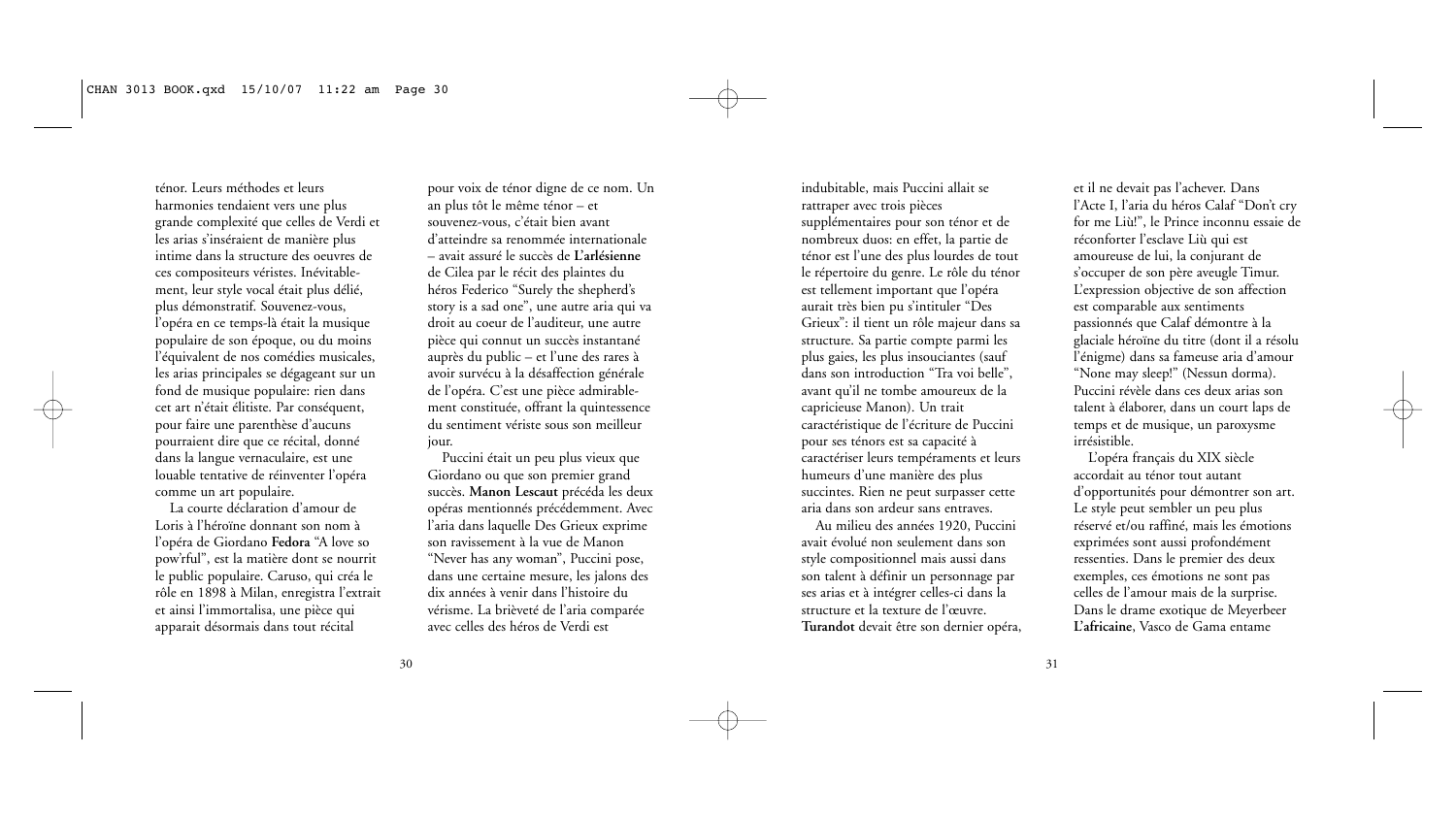l'Acte IV avec une aria "What a wondrous sight… Oh land of dreams", apostrophant l'île de Madagascar lorsqu'il en atteint le rivage. Ce passage résume la conception du "Grand opéra" du compositeur, une œuvre expansive qui a toujours connu la faveur des ténors puisqu'elle leur permettait de déployer tout leur talent.

L'adorable chanson du rêve de Des Grieux "Enchanting hour… When I close my eyes", tirée du **Manon** de Massenet, requérant un style plus délicat, a aussi fait l'objet des faveurs des ténors, car le Chevalier décrit à Manon avec la plus grande sensualité la demeure idéale dans laquelle il espère s'installer en sa compagnie, ignorant qu'elle vient de s'engager dans une une toute autre voie, celle du luxe de la vie de courtisane. Ceci confère à son rêve d'amour véritable, si finement façonné par Massenet, une dimension des plus poignantes.

Un raffinement français similaire imprègne un autre duo remarquable "And from the holy shrine", tiré de

l'Acte I des **Pêcheurs de perles** de Bizet dans lequel les vieux amis Nadir et Zurga, ténor et baryton, évoquent la beauté de Leila, la jeune fille qu'ils ont aimée tous les deux. Le thème principal de la pièce est devenu extrêmement célèbre. Ce duo très apprécié représente le genre de musique qui a fait gagner à l'opéra une popularité légitime auprès d'un public qui habituellement n'assiste pas au spectacle.

#### **© 1998 Alan Blyth** Traduction: Karin Py

Né au Pays de Galles de parents irlandais et gallois, **Dennis O'Neill** est l'un des grands ténors de notre temps, et un spécialiste des œuvres de Verdi. Il jouit d'une longue association avec le théâtre de Covent Garden de Londres où il a chanté récemment les rôles de Gustavo (*Un ballo in maschera*), Foresto (*Attila*), Don Carlos et Radames (*Aida*).

En Amérique du Nord, il s'est produit au Metropolitan Opera de New

York, à l'Opéra de Chicago, à San Francisco, San Diego et à l'Opéra de Vancouver. Il a également donné des concerts avec les orchestres de Philadelphie, Cleveland, Montréal, Ottawa et dans le cadre du festival de Cincinnati. En Europe, il est fréquemment invité par le Bayerische Staatsoper de Munich, et a chanté dans les opéras de Vienne, Bonn, Cologne, Nice, Zurich, Paris, Oslo, Bruxelles et Barcelone.

Dennis O'Neill poursuit également une importante carrière au concert, et a chanté sous la direction de nombreux grands chefs internationaux, notamment Muti, Mehta, Davis, Sinopoli, Gatti, Rattle, Mackerras et Slatkin. Son importante discographie comporte des albums en soliste, le Requiem de Verdi avec Colin Davis, *La fanciulla del West* avec Slatkin, des vidéos de *Der Rosenkavalier* avec Solti, *Die Fledermaus* avec Kiri te Kanawa sous la direction de Placido Domingo, *Macbeth* avec Sinopoli, et *Mefistofele* pour l'Opéra de San Francisco. Pour Chandos et la

Fondation Peter Moores, il a enregistré *Tosca*, *Cavalleria rusticana*, *Pagliacci* et *La bohème*.

**David Parry** étudia avec Sergiu Celibidache et commença sa carrière comme assistant de Sir John Pritchard. Il fit ses débuts avec l'English Music Theatre et devint plus tard chef appointé du Städtische Bühnen Dortmund et d'Opera North. Directeur musical d'Opera 80 de 1983 à 1987, il est depuis 1992 le directeur musical fondateur du festival d'opéra contemporain Almeida Opera.

Il poursuit une carrière très active à l'opéra et dans les salles de concert. Son répertoire va de Mozart et d el'opéra italien du début du XIXe siècle à Janáček, Britten et à la musique contemporaine. En Angleterre, il a fait des apparitions régulières à l'English National Opera et lors de concerts avec le Philharmonia. En 1996, il a fait ses débuts au Festival de Glyndebourne avec *Così fan tutte.*

Il se rend fréquemment en Espagne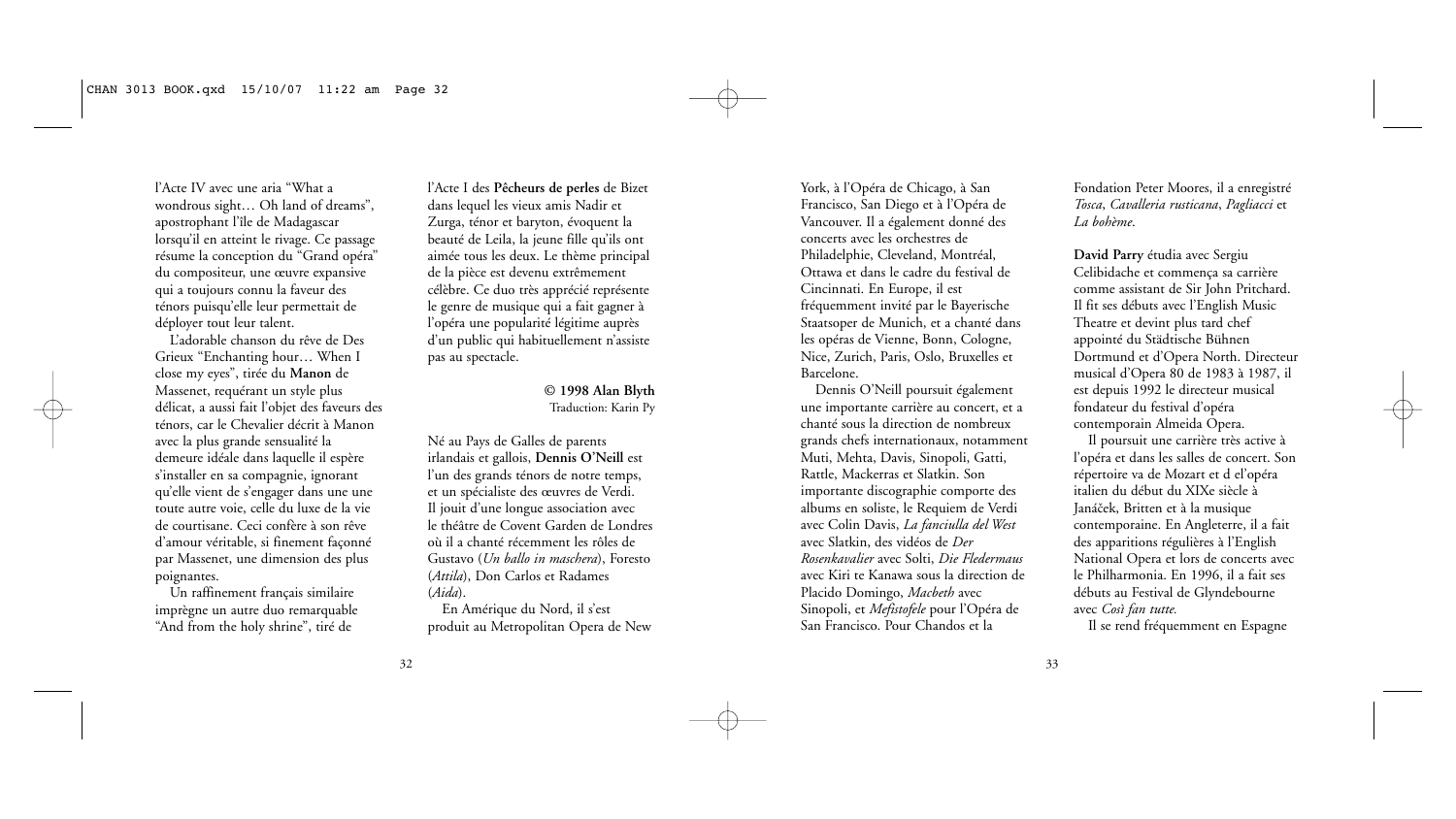où il s'est produit avec la plupart des troupes d'opéra et des orchestres symphoniques. Il a donné la première espagnole de *Peter Grimes* à Madrid et, en 1996, a dirigé la première mise en scène espagnole de *The Rake's Progress*. Il a aussi inauguré deux nouvelles salles de concert avec une interprétation de la Neuvième symphonie de Beethoven et un nouvel opéra avec *Carmen*. Il s'est également produit en Italie où il a dirigé *Ricciardo et Zoraide* au Festival d'opéra de Pesaro (consacré à Rossini), mais il s'est aussi rendu en France, en Allemagne, en Belgique, en Hollande, et en Suède où il a dirigé une mise en scène très applaudie du *Midsummer Night's Dream* de Britten.

Hors d'Europe, David Parry s'est produit au Festival international de Hong Kong, a dirigé l'UNAM Symphony Orchestra à Mexico, a fait une tournée consacrée à *Carmen* au Japon, et, en 1996, a dirigé une nouvelle mise en scène de *Katya Kabanova* au Festival de Nouvelle-Zélande.

Il a réalisé un grand nombre d'enregistrements pour le label Opera Rara, parmi lesquels *Rosmonda d'Inghilterra* de Donizetti, qui a remporté le prix Cecilia en Belgique, et c'est chez Chandos qu'il a dirigé son enregistrement primé de *Tosca*, deux disques d'aries operatiques, *La bohème*, *Cavalleria rusticana*, *Pagliacci et Don Pasquale*.

# **Grandi arie operistiche**

L'aria del tenore è un pezzo di bravura per una voce unica: come mezzo di esprimere sentimenti d'amore e/o d'angoscia si è imposta quale precisa caratteristica dell'opera lirica sino dalla sua concezione (basti pensare alle magnifiche arie di Orfeo nell'*Orfeo* di Monteverdi). Per un certo tempo fu il castrato ad usurpare il seggio del tenore come primo uomo, specialmente nelle opere di Handel; ma non appena quell'essere, artificialmente creato, divenne un anacronismo, fu nuovamente il tenore l'uomo principale e l'amante, come nelle opere di Mozart. Giunto il tempo di Rossini, nel primo Ottocento, divenne essenziale per il tenore avere un'aria, preferibilmente a contrassegnare il suo ingresso e, se possibile, un'altra almeno nel corso dell'opera. Donizetti, ancora maggiormente Verdi, più che Puccini e i suoi coevi, deliberatamente concepirono

tali arie come qualcosa di più di un pezzo d'effetto, spesso quale componente del personaggio ed in certi casi dello sviluppo della trama – come è graficamente illustrato da questo recital discografico. La popolarità dei tenori non è un fenomeno solo di questo secolo. Mario, ed altri tenori del suo stampo, vennero enormemente festeggiati nella metà dell'Ottocento e il tenore napoletano, Fernando De Lucia, fra i primi ad incidere dischi, godette di una popolarità di massa non inferiore a quella di Pavarotti.

Nel primo pezzo scelto da Dennis O'Neill, Edgardo sfoga il suo dolore nella sua aria all'inizio dell'ultimo atto di **Lucia di Lammermoor**, "My ancestors lie here buried… A lonely grave will shelter me". A questo punto egli non sa del decesso di Lucia, e riflette sulla sua decisione di morire perche la ritiene infedele. Il brano è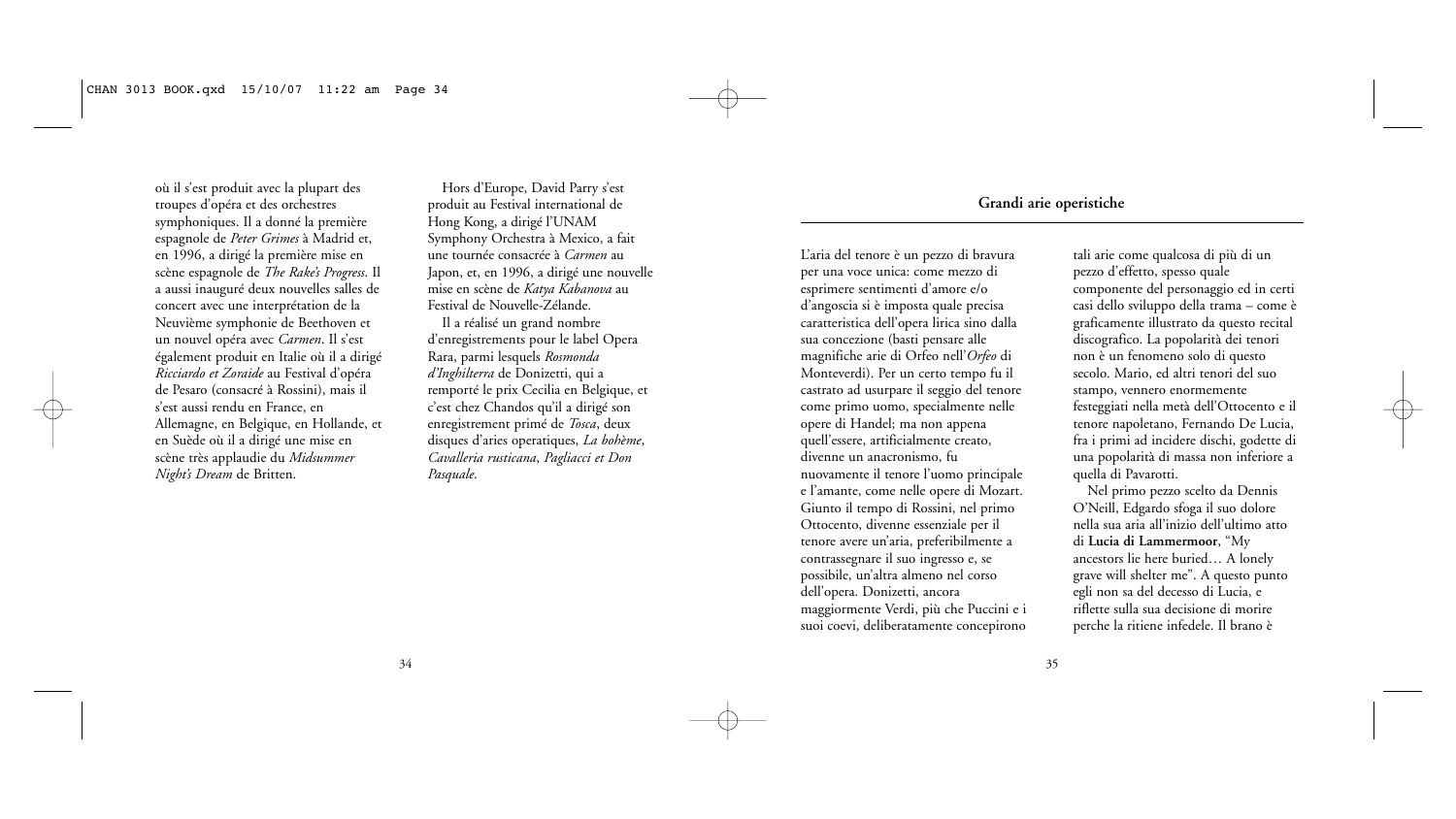finemente sviluppato, armonioso nel fraseggio, e tipico del Donizetti maturo. Alla sua conclusione il corteo funebre si avvicina, e viene comunicata ad Edgardo la morte di Lucia. In una delle più strazianti melodie donizettiane, sostenuta dagli strumenti a fiato, Edgardo esprime il suo dolore, "Rest in peace for I shall follow". Trafiggendosi con un pugnale, spira ai piedi del feretro di Lucia, con frasi anelanti di profonda eloquenza che efficacemente descrivono i sentimenti del morente. Tutta questa scena appartiene interamente al tenore e sotto questo aspetto è unica in Donizetti. Facendo seguito alla lunga scena della Follia del soprano, ristablisce l'equilibrio fra i due personaggi principali.

I tre pezzi solistici che rappresentano Verdi mostrano in modo avvicente la crescente capacità del compositore di usare l'aria del tenore quale mezzo di espressione. La canzone d'amore di Oronte, "My heart is full of happiness", da **I Lombardi** è – entro i suoi limiti – una dichiarazione d'amoroso ardore

abbastanza attraente. Con **Luisa Miller** lo stile verdiano si era fatto più raffinato e più espansivo: l'aria di Rodolfo, "Oft in the quiet evening hour", nella quale si angoscia dell'apparente tradimento dell'amata Luisa è giustamente famosa, entro e fuori del contesto, per la sua linea melodica attentamente cesellata e per la sua orchestrazione: pezzo ideale per un tenore lirico di timbro melato e con un buon comando di contrasti dinamici.

Giunto al **Ballo in maschera**, la caratterizzazione e lo stile musicale di Verdi avevano raggiunto una maggiore complessità e richiedevano maggiore impegno dagli interpreti, sopratutto dai tenori: in nessun esempio ciò appare più evidente che nell'incontro nell'Atto II di Riccardo (o Re Gusstavo, nella versione svedese originale) con la sua amante Amelia, moglie del suo migliore amico. Questo duetto per soprano/tenore è a tutt'oggi il più esteso che sia mai stato scritto da qualsiasi compositore, Verdi incluso. In frasi appassionate che cominciano "Take my hand… Don't

you know in my heart and my spirit', Riccardo implora Amelia di rivelare il suo amore. Dopo che lei ha acconsentito, Verdi aumenta ulteriormente la temperatura erotica (Verdi aveva bene appreso certe cose dalla sua lunga associazione con Giuseppina Strepponi) con la cabaletta che segue al duetto e che va confrontata con gli schemi tradizionali, migliorati dal compositore per raggiungere il suo scopo. L'intensità della passione espressa forse non viene superata in nessun altro momento dell'intera produzione verdiana e la fine del duetto quasi invariabilmente suscita una tempesta di applausi, indicativa dell'istintiva reazione emotiva che esso produce sul pubblico.

Al tempo in cui Verdi compose **La forza del destino** lo stile da lui adottato per il tenore principale aveva assunto uno stile più eroico. Nel caso delle reminiscenze di Alvaro dell'amata Leonora (che ritiene morta) all'inizio dell'Atto III, "I am condemned to live in torment… You who are among th'angelic host" questo prende la forma di un'aria ardua, alta di tessitura, con il disteso motivo iniziale che si sviluppa in frasi ampiamente arcuate richiedenti il massimo controllo.

Non appena Alvaro ha cantato questo pezzo egli incontra il suo acerrimo nemico, Don Carlo, con il quale stringe amicizia, ma ambedue sono arruolati nell'esercito sotto false spoglie. Alvaro ha accidentalmente ucciso il padre di Carlo in una lite a proposito di Leonora, sorella di Carlo, la quale ama Alvaro quanto egli l'ama. Carlo ha giurato vendetta, oltretutto perchè Alvaro è discendente degli Inca. Alvaro viene ferito e mentre giace, apparentemente in punto di morte, i due cantano uno dei più famosi duetti verdiani, "In death's awful shadow" che già molto tempo fa divenne immortale nel disco di Caruso e Scotti, il quale non mancava in nessuna casa di eduardiani amanti dell'opera. In frasi d'ineffabile eloquenza i due si giurano eterna amicizia, e Alvaro (che sopravvive dopo un'operazione) affida a Carlo i suoi effetti privati, rivelandogli con ciù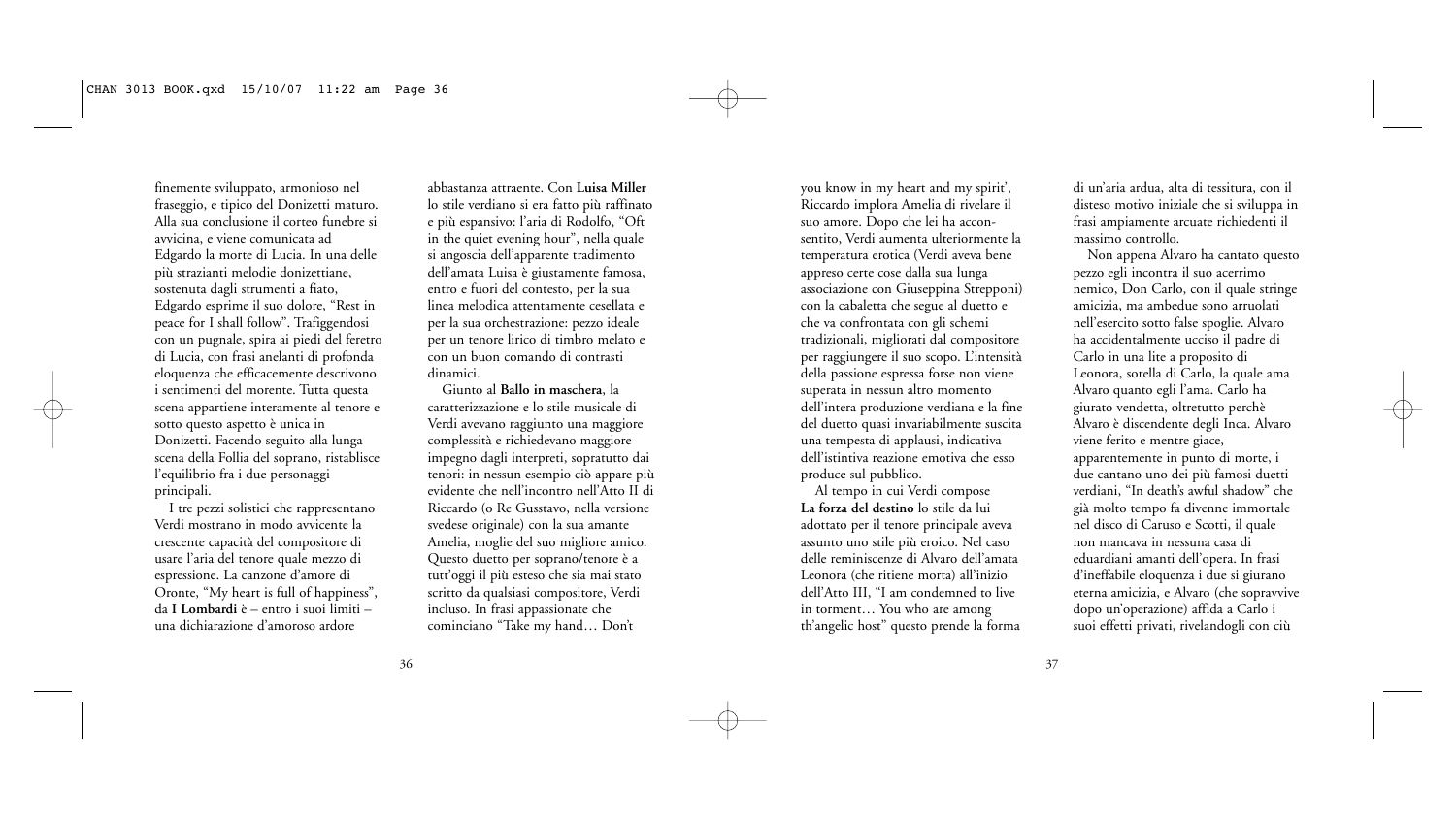la sua vera identità – con disastrose conseguenze.

Ognuno dei successori di Verdi trovò il proprio modo di sfruttare le possibilità della voce tenorile. Le loro norme e le loro armonie tesero ad essere più complesse di quelle verdiane e le arie più intimamente impiantate nelle dirette strutture delle opere scritte dai compositori veristi. Inevitabilmente lo stile vocale era più sciolto, più effusivo. Si ricordi che a questo punto l'opera era diventata la musica popolare del momento, o almeno l'equivalente dei "musicals" dei nostri giorni, con le arie principali divenute di dominio pubblico: in quest'arte non c'era dunque nulla di classista. Perciò, in parentesi, si può dire che questo recital che ci fornisce questi pezzi in inglese, tipico di tutta la serie di Opera in English, è un lodevole tentativo di reinventare l'opera quale arte popolare.

La breve dichiarazione d'amore di Loris all'eroina del titolo, **Fedora**, di Giordano, "A love so powerful' (Amor ti vieta) è la quintessenza della seduzione

universale. Caruso, che creò il ruolo nel 1898 a Milano, incise il brano e lo lanciù sulla via dell'immortalità: brano che figura nel programma di qualsiasi recital di ogni tenore che si rispetti. Un anno prima lo stesso tenore – e si ricordi che ciò avvenne prima che Caruso avesse raggiunto fama internazionale – aveva assicurato il successo dell'**Arlesiana** di Cilea con il Lamento di Federico, eroe dell'opera. "Surely the shepherd's story is a sad one" è un'altra aria che va dritta al cuore dell'ascoltatore, che divenne un immediato successo di pubblico e che è facilmente sopravvissuta all'oblio in cui è caduta l'opera stesa. E' un pezzo di squisita fattura che rappresenta l'essenza stessa del sentimento verista per eccellenza.

Il maggior successo di Puccini, **Manon Lescaut**, precede ambedue le opere già citate. Con l'aria di Des Grieux, incantato alla prima vista di Manon, "Never has any woman", Puccini, in un certo senso, stabilisce il corso che verrà seguito nei successivi

dieci anni di opera verista. La brevità dell'aria, se messa a confronto delle arie degli eroi verdiani, è evidente, ma Puccini si rimette poi in pari con il suo tenore con altri tre pezzi e alcuni duetti: in effetti, la parte di Des Grieux è una delle più impegnative per un tenore dell'intero repertorio. Tanto importante è il ruolo del tenore che l'opera avrebbe potuto benissimo essere intitolata "Des Grieux": il personaggio ha una parte così capillare nelle sua struttura. In quest'aria egli è felice e spensierato al massimo (se si eccettua l'iniziale romanza, "Tra voi belle", prima d'infatuarsi della volubile Manon). E' tipica della scrittura pucciniana la sua capacità di caratterizzare il temperamento e gli umori dei suoi tenori nella maniera più succinta. Nulla potrebbe sorpassare questa particolare aria nell'ardore totalmente sfrenato.

Verso la metà degli anni '20 Puccini aveva fatto ulteriori passi avanti, non solo nello stile delle sue composizioni ma anche nella sua abilità sia di fissare un personaggio attraverso le sue arie sia d'integrare quest' ultime nella struttura e nel tessuto dell'opera stessa. **Turandot** fu l'ultima sua opera ed era destinato a non finirla. Nell'aria del suo eroe Calaf, nell'Atto I, "Don't cry for me Liù!", il principe ignoto cerca di consolare la schiava Liù, che è innamorata di lui, esortandola a prendersi cura del padre cieco, Timur. La sua spassionata espressione di affetto è in netto contrasto con gli appassionati sentimenti espressi da Calaf verso la gelida eroina del titolo (il cui enigma egli ha risolto) nella sua famosa romanza d'amore, "None may sleep!". Ambedue i brani sono tipici dell'abilità di Puccini di costruire un apice travolgente in un breve spazio di tempo e di musica.

L'opera francese nell'Ottocento diede alla voce tenorile altrettante possibilità di sfoggiare la propria arte. Lo stile potrà essere di quel tanto più reticente e/o più raffinato ma le emozioni espresse sono altrettanto profondamente sentite. Nel primo dei due esempi qui presentati queste emozioni non sono d'amore ma di meraviglia. Nell'esotico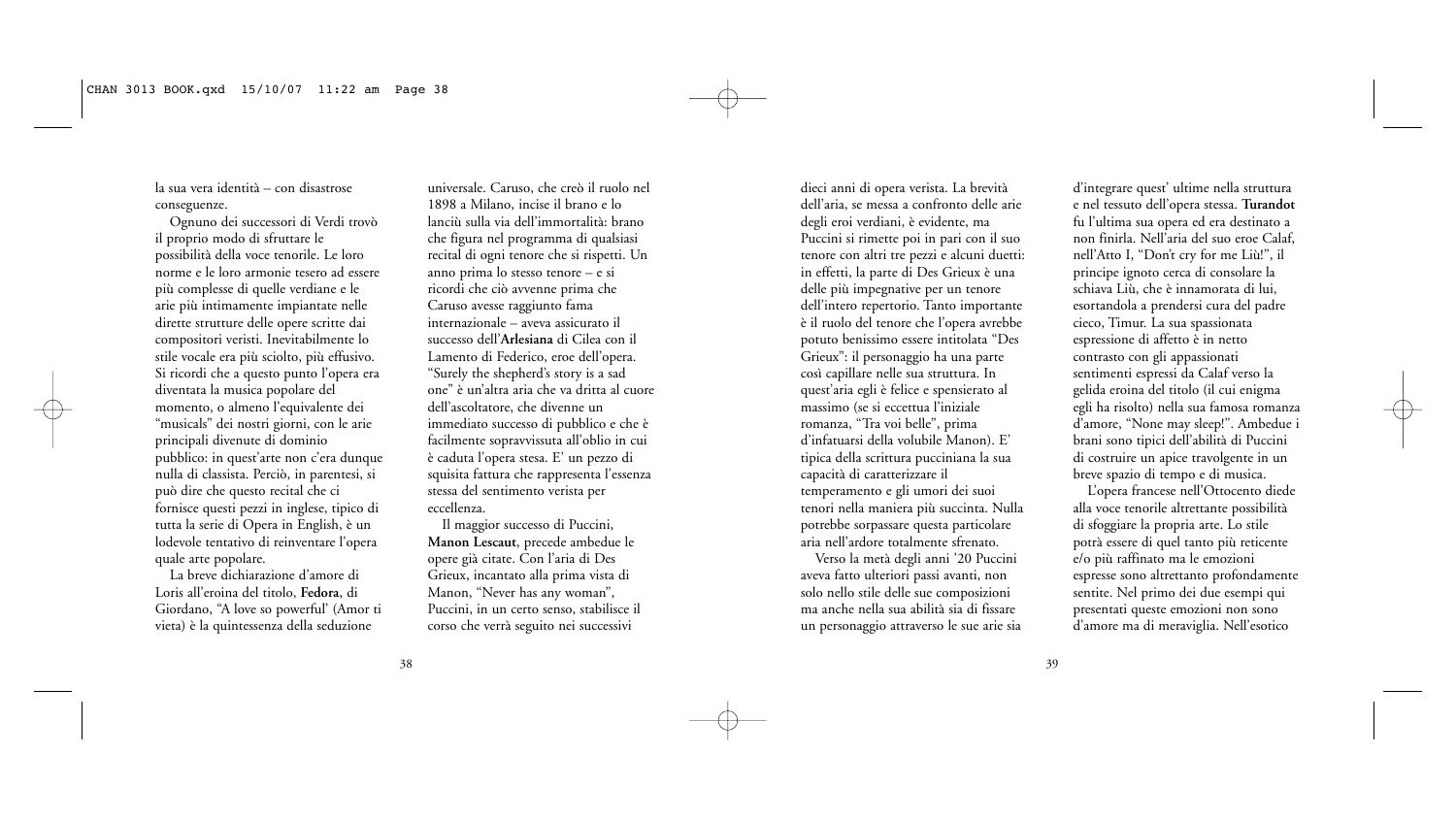dramma di Meyerbeer, **L'africaine**, Vasco de Gama apre l'Atto IV con l'aria, "What a wondrous sight… Oh land of dreams", apostrofando l'isola del Madagascar su cui è approdato. E' questo il riassunto della concezione di Meyerbeer della "Grand opéra", un pezzo espansivo che ha goduto popolarità presso tutti i tenori sin da quando fu scritto, grazie alle occasioni di sfoggio tenorile che offre.

L'incantevole Sogno di Des Grieux, "Enchanting hour… When I close my eyes", dalla **Manon** di Massenet, richiedente uno stile più delicato, è stato anch'esso favorito dai tenori: in quest'aria lo Chevalier descrive a Manon, con le espressioni più sensuali, il cottage ideale nel quale spera di accasarsi con lei – ignaro del fatto che Manon si è già impegnata a condurre una vita assai differente: la vita di lusso di una cortigiana. Ciò rende il suo sogno del vero amore, così delicatamente creato da Massenet, più dolente che mai.

Una raffinatezza altrettanto francese

contraddistingue il noto duetto "And from the holy shrine" dall'Atto I de **Les pêcheurs de perles**, di Bizet, in cui i vecchi amici Nadir e Zurga, tenore e baritono, ricordano la bellezza di Leila, la fanciulla che amavano. Il tema principale di questo pezzo ha raggiunto una fama straordinaria. Questo duetto, molto amato, rappresenta il genere di musica che giustificatamente ha guadagnato all'opera stessa una popolarità che va al di la' del pubblico che normalmente frequenta i teatri lirici.

### **© 1998 Alan Blyth** Traduzione: Marcella Barzetti

Nato nel Galles da genitori irlansesi e gallesi **Dennis O'Neill** è fra i principali tenori di rinomanza mondiale ed uno specialista nel repertorio verdiano. E' da anni felicemente impegnato in una lunga collaborazione con la Royal Opera per la quale ha recentemente cantato i ruoli di Gustavo (*Un ballo in maschera*), Foresto (*Attila*), Don Carlos e Radames (*Aida*).

I suoi ingaggi nel Nord America hanno incluso la Metropolitan Opera, la Chicago Lyric Opera, San Francisco, San Diego, la Vancouver Opera e concerti con le orchestre sinfoniche di Philadelphia, Cleveland, Montreal, Ottawa, e per il Festival di Cincinnati. E' di frequente ospite della Bayerische Staatsoper di Monaco di Baviera. Altrove in Europa ha cantato nei teatri lirici di Vienna, Bonn, Colonia, Nizza, Zurigo, Parigi, Oslo, Brusselle e Barcellona.

Nella sua altrettanto intensa attività concertistica Dennis O'Neill ha cantato con i più illustri direttori d'orchestra del mondo, fra quali Muti, Mehta, Davis, Sinopoli, Gatti, Rattle, Mackerras e Slatkin. La sua vasta discografia comprende albums di pezzi solistici, il Requiem di Verdi con Sir Colin Davis, *La fanciulla del West* con Slatkin, videoregistrazioni di *Der Rosenkavalier* con Solti, *Die Fledermaus* con Kiri te Kanawa, diretta da Domingo, *Macbeth* con Sinopoli e *Mefistofele* per San Francisco. Per la

Chandos/Peter Moores Foundation ha inciso *Tosca*, *Cavalleria rusticana*, *Pagliacci* e *La bohème*.

**David Parry** ha studiato con Sergiu Celibidache ed ha iniziato la sua carriera come assistente di Sir John Pritchard. Ha fatto il suo debutto con l'English Music Theatre ed è poi diventato direttore stabile della Städtische Bühnen Dortmund e di Opera North. Dal 1983 al 1987 è stato direttore artistico di Opera 80 e dal 1992 Direttore Musicale fondatore del festival di opera contemporanea dell'Almeida Opera.

Svolge un'intensa attività sia nel teatro lirico sia in campo sinfonico. Il suo repertorio da va Mozart e l'opera italiana del Ottocento a Janáček e Britten e la musica contemporanea. In Inghilterra ha diretto frequentemente alla English National Opera ed in concerti sinfonici con la Philharmonia. Nel 1996 ha debuttato al festival di Glyndebourne con *Così fan tutte*.

Dirige spesso in Spagna nella maggior parte dei teatri lirici e con orchestra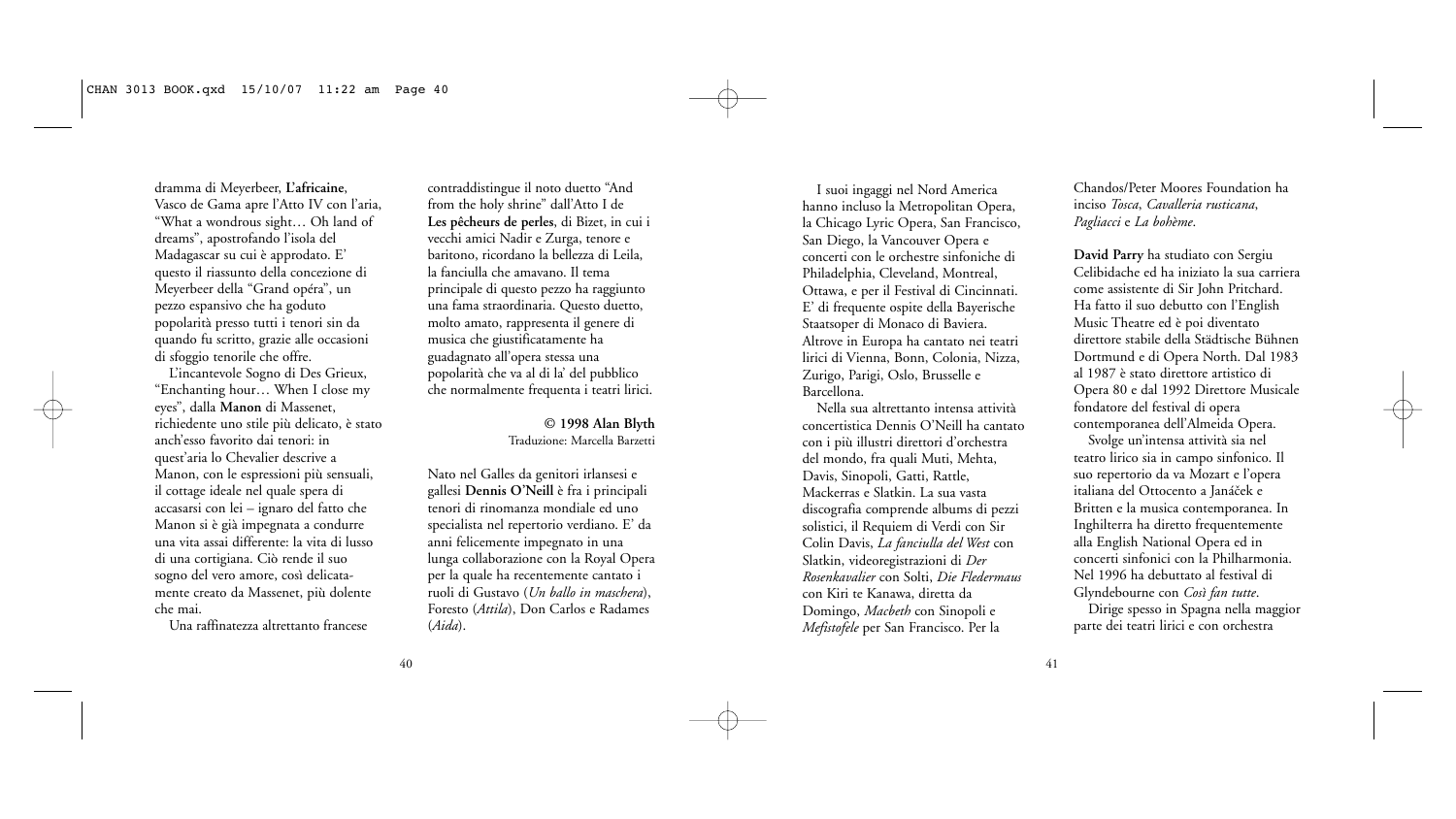sinfoniche. Ha diretto la prima spagnola di *Peter Grimes* a Madrid e nel 1996 il primo allestimento spagnolo della *Carriera di un libertino*, ha inaugurato due nuove sale di concerti con la Nona sinfonia di Beethoven ed un nuovo teatro lirico con la *Carmen*. Altre tournées l'hanno portato in Italia, dove ha diretto *Ricciardo e Zoraide* al Festival Rossini di Pesaro, in Francia, Germania, Belgio, Olanda, e Svezia dove ha diretto con grande successo *Il sogno di una notte di mezza estate* di Britten.

Fuori d'Europa David Parry si è esibito al festival internazionale di Hong Kong,

con l'orchestra sinfonica UNAM a Città del Messico e in una serie di rappresentazioni della *Carmen* in Giappone. Nel 1996 ha diretto *Katya Kabanova* in un nuovo allestimento per il festival della Nuova Zelanda.

Ha iniciso numerosi dischi per Opera Rara, fra questi *Rosmonda d'Inghilterra* di Donizetti, che ha vinto il Priz Cecilia in Belgio; per Chandos ha diretto l'acclamato disco della *Tosca*, due dische di grandi arie operistiche, *La bohème*, *Cavalleria rusticana, Pagliacci* et *Don Pasquale*.

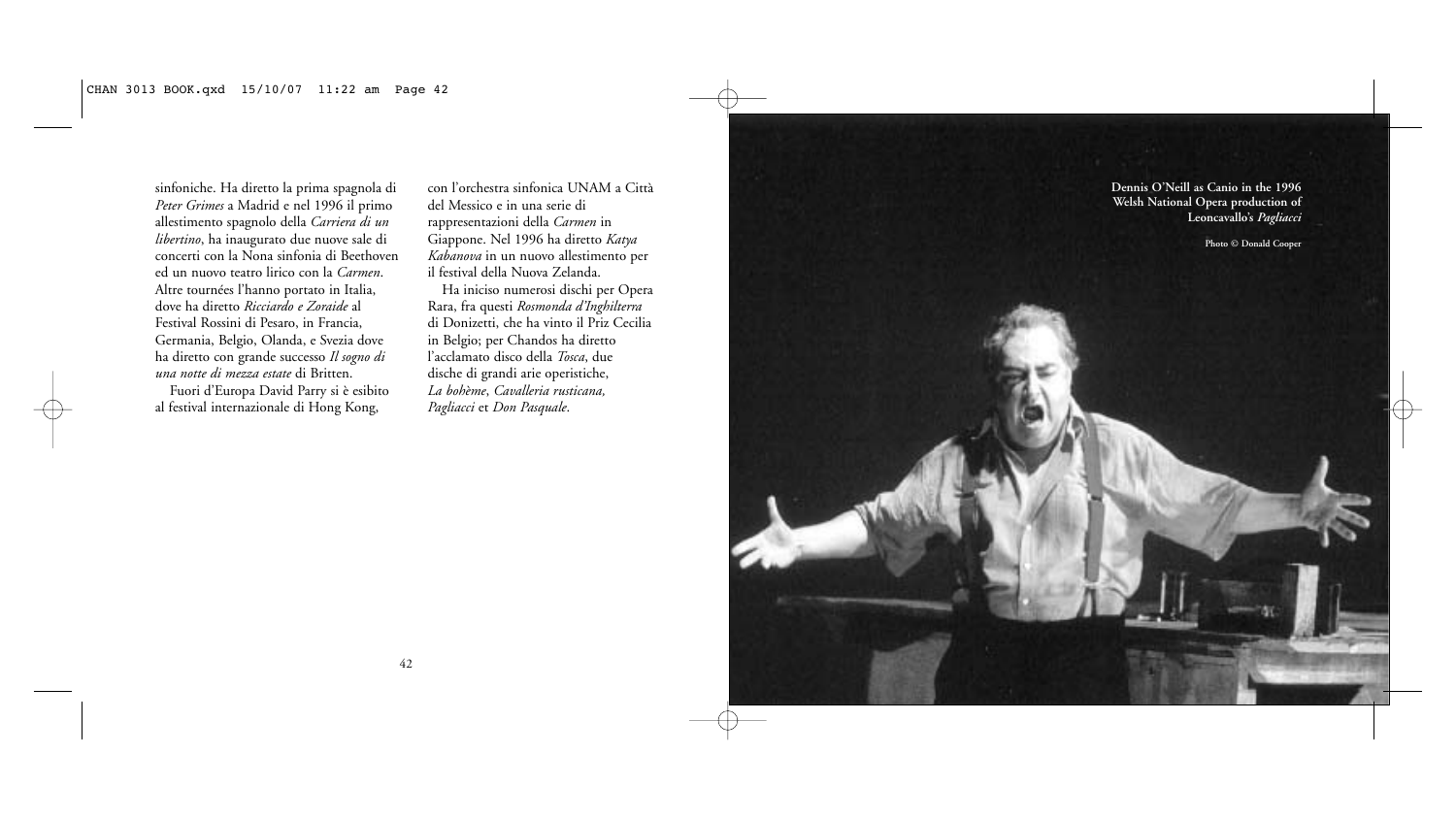*from* **Turandot** [see p. 12] **Calaf** None may sleep! None may sleep! 1 In your cold room, oh Princess, you too are awake and gazing up at the starlight that throbs with love and yearning, with love and yearning! But locked within me lies my name, its mystery none shall ever know! No, no, but when the morning shines in Heaven I shall announce it with a kiss! Yes, with a kiss that makes you mine the silence will then be broken! Dissolve, oh darkness! Fade away, oh starlight! Let the night be ended, that I may win her love! Win her love! Win her love! *Adami and Simoni, translation by William Radice © CASA Ricordi-BMG Ricordi SpA*

*from* **Luisa Miller** [see p. 9] **Rodolfo**

Oft in the quiet evening hour, 2 under the stars of heaven, my love and I would wander, forgetting all save each other.

Then she would take my hand in hers, give me a look so loving. Ah! She has betrayed me.

And as I stood enraptured, gazing upon her beauty, my love would say so tenderly, 'I love you, and you alone, for ever.' Ah, then it seemed that heav'n above opened in all its glory. She said so tenderly, 'Tis you I love, and you alone.' Ah! She has betrayed me. *S. Cammarano, translation by Norman Tucker and Tom Hammond, reproduced by permission of English National Opera Benevolent Fund*

*from* **The Lombards at the First Crusade** [see p. 9]

#### **Oronte**

My heart is full of happiness, 3 my one desire to share it, to share this love so passionate with her whose beauty inspired it. I hear the ethereal harmonies echo our sighs here below. Ah! United we soar to paradise, where mortal man may never go, to where no man may go! *Solera, translation* © *1998 David Parry*

#### *from* The Force of Destiny [see p.10]

#### **Alvaro**

I am condemned to live in torment; 4 if only death would release me. Seville! Leonora! Undying mem'ries! That night on which I lost all I live for! I shall be wretched now and ever. I'm fated. My father wished to free his native country, from foreign domination, and when he wed the last surviving Inca he was certain he would secure the throne; a vain delusion. I was born in a prison, and brought up in the desert; I live because my royal birth remains a secret, but my poor parents, whose dreams were so glorious, woke to their execution. No power on earth can mend my persecution. You who are among th'angelic host, 5 shine in eternal glory, pure and forever beautiful, freed from our mortal story. You who are among th'angelic host

will shine in endless glory. Do not forget your servant whom fate has made so wretched who is an aimless exile, despised by earth and heaven. And yet to erase that misery in death's unending night. My dearest love, remember me, my own Leonora, remember me. Look down and pity my plight. My dearest love, do not forget. *F. Piave, translation* © *1998 David Parry*

*from* **A Masked Ball** [see p.9]

**Gustavus** (Riccardo) Take my hand. 6

**Amelia** Oh heaven!

**Gustavus** Amelia.

**Amelia**

Ah!

**Gustavus** You are trembling.

**Amelia** You must leave me…

I am the victim of your passion.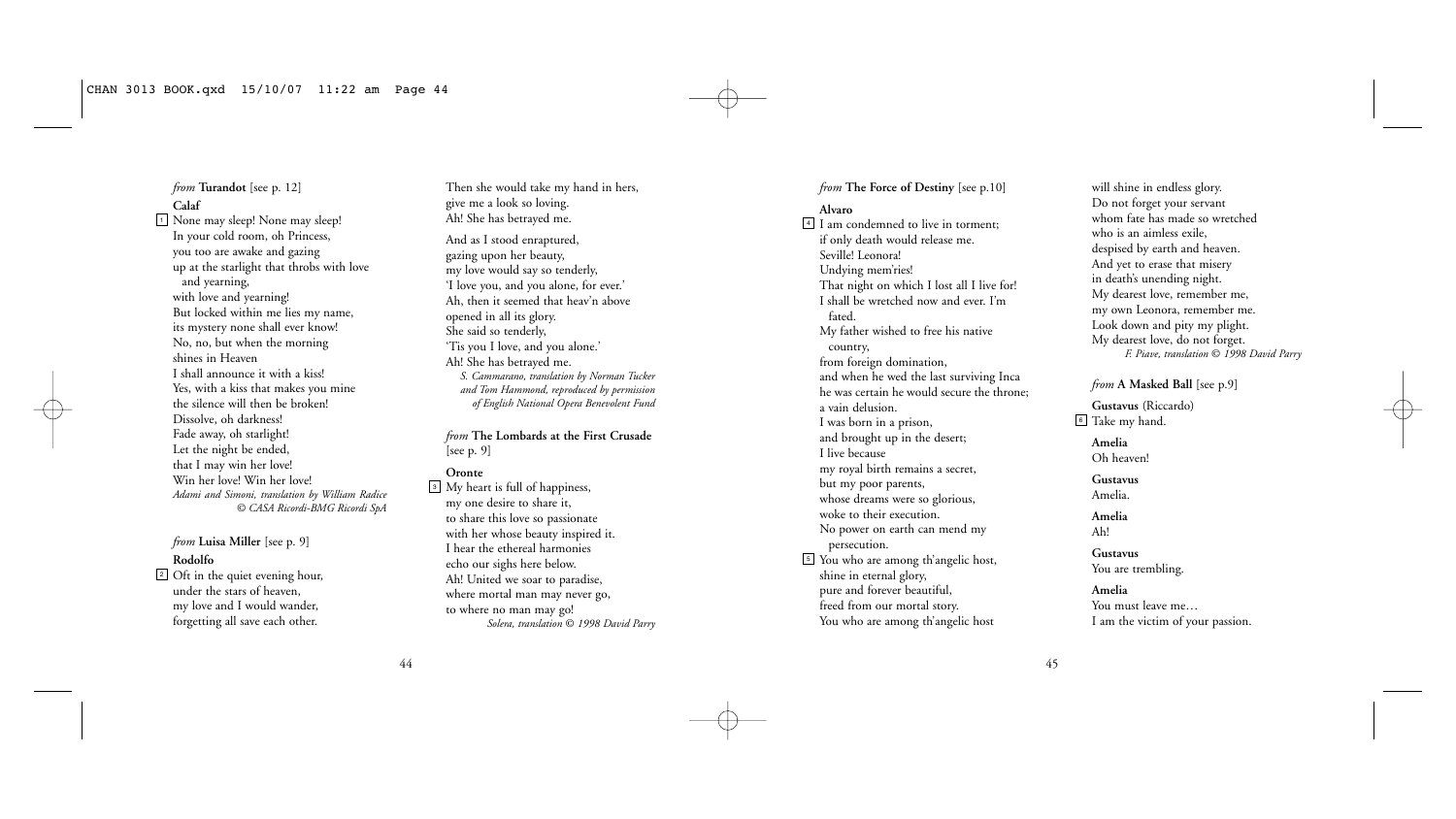It's my honour you are destroying. Soon the pain of shame and horror will consume me and I shall die.

#### **Gustavus**

Shall I leave you? No, no, never: no, I cannot, because I'm burning with an everlasting passion.

#### **Amelia**

Highness, have pity, I implore, spare me.

#### **Gustavus**

Oh, believe that I adore you: every word is pleading for you. Your fair name will be forever held in honour and in pride.

#### **Amelia**

But Gustavus, I am married to your faithful friend and comrade…

**Gustavus** No Amelia…

#### **Amelia**

Yes, to a man who thinks nothing of dying for you.

#### **Gustavus**

Cruel woman, still reminding me, speaking words I would forget!

Don't you know in my heart and my spirit 7 deep remorse comes to punish and chide me, yet there's something far deeper inside me the excitement and passion of love. Don't you know I am yours now and ever, tho' my heart should stop beating and die! Every night in a fever of longing I would struggle to conquer my weakness, I would pray to my god and implore him for the mercy you're begging of me! But I never for one single moment from this passion could set myself free.

#### **Amelia**

Ah! Dearest Heaven, I beg for compassion, I am caught between death and dishonour; let the light of your mercy shine on me who is straying and longs to be true. (*to Riccardo*) You must go, I'll not hear you, no, never. I am his, I am his who would shed blood for you.

#### **Gustavus**

I surrender life and kingdom, life and kingdom, just to hear you…

#### **Amelia**

Heaven help me!

#### **Gustavus** Say you love me…

**Amelia** Go, I beg you.

**Gustavus** …only tell me, only tell me…

**Amelia** Highness… I love you…

**Gustavus** Love me Amelia.

**Amelia** But my noble friend, help me conquer my own heart.

#### **Gustavus**

You love me, love me… Ah, from henceforth, remorse and friendship shall be banished as it ought, be gone forever, any thought except for love. The sweetest glowing fire of love is kindled here inside me: to feel you close beside me and hear the words you say! Bright star in my dark universe, accept this the heart I offer, and let your radiant passsion ever banish

the light of day, and let your radiant love forever banish the light of day.

#### **Amelia**

I lay upon my bed of tears and dreamt that I could conquer this but now it grows in power, and fills my heart with pain. What stops me from revealing this passion that torments me? If only death would come to take the pain of love away. Ah yes, if only death would come, to take the pain away.

**Gustavus** Amelia! You love me, Amelia? You love me?

**Amelia** Yes. I love you.

**Gustavus** Amelia, love will shine.

**Amelia** But your noble mind will protect me from my heart.

#### **Gustavus**

You love me! <sup>8</sup> Ah! The sweetest glowing fire of love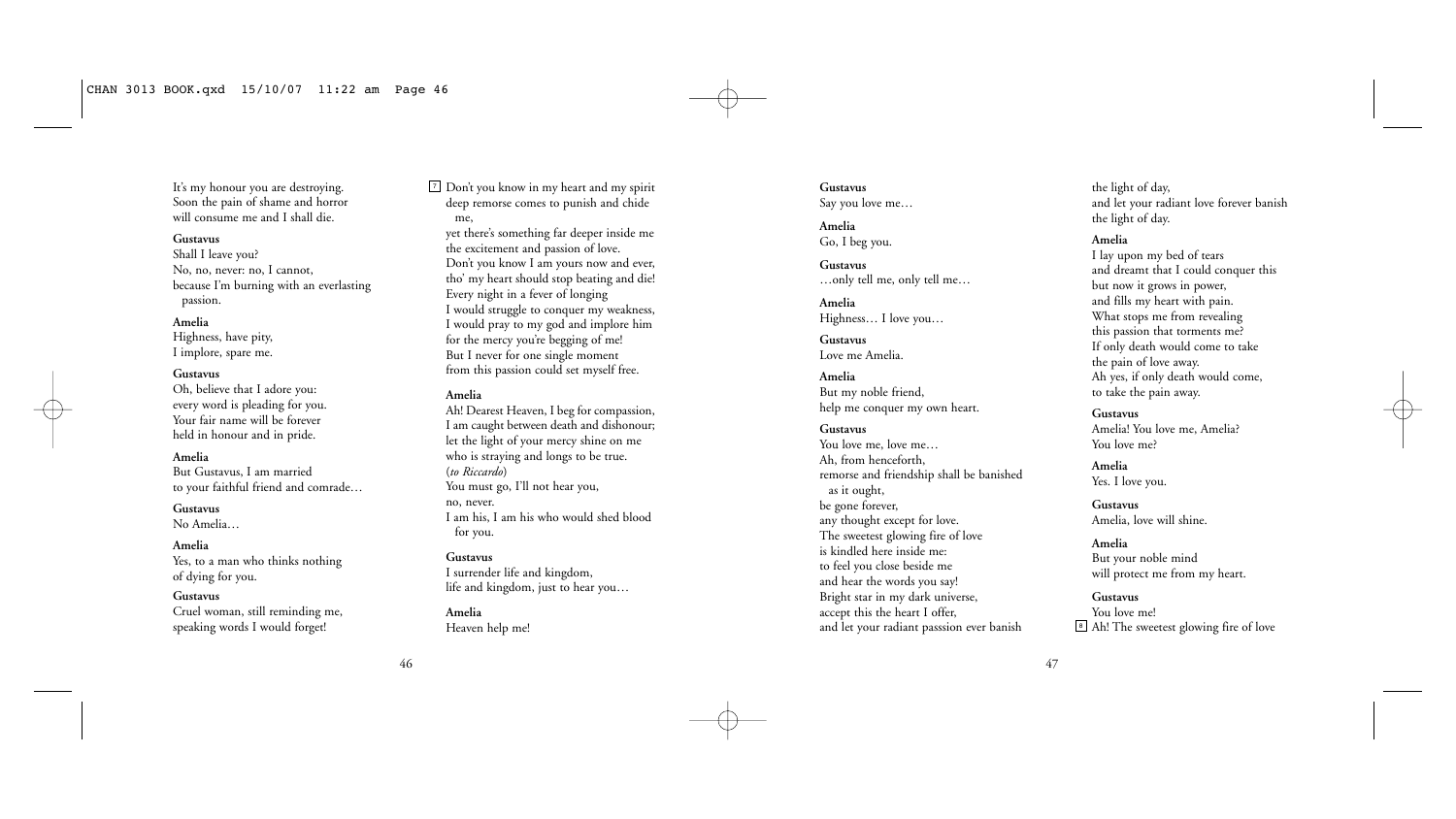is kindled here inside me: to feel you close beside me and hear the words you say! Bright star in my dark universe and let your radiant passion forever ban the light of day. Oh let your radiant passion forever banish the light of day.

#### **Amelia**

I lay upon my bed and dreamt that I could conquer this, but now it grows in power, and fills my heart with pain! What stops me from revealing this passion that torments me? If only death would come to take the pain of love away. If only death would come, to take the pain away. *Somma, translation by Edmund Tracey, © 1997 Josef Weinberger Ltd, reprinted by permission of Josef Weinberger Ltd*

*from* **Lucia di Lammermoor** [see p. 8]

#### **Edgardo**

My ancestors lie here buried: 9 soon I shall join them, I, the last of a family which has been cursed by misfortune.

The fire of anger has flickered and vanished… All I want is to perish upon my enemy's sword. Life is a burden past all endurance… The whole universe itself a desert for me without Lucia! The candles are still burning up in the castle… Ah! The night was too short for your revels! Ungrateful woman! While desperation reduces me to weeping, you laugh in exultation with your fortunate husband. Joy fills your life completely while I am dying!

A lonely grave will shelter me, 10 forgotten and neglected; no one will shed a tear for me, whose love has been rejected. Ah! Even in death my wretched soul shall be oppressed anew. Forget, forget, you cruel girl, this place where I am buried: no, never flaunt your faithlessness here with the man you married. Ah! At least respect the memory

of one who died for you! Never return to flaunt your faithlessness. You faithless girl, respect the one who died for you!

#### **Chorus**

Such misfortune! A fate so cruel! 11 Surely now her state is hopeless! Dawn that glitters like a jewel she will never see again!

#### **Edgardo**

God in heaven! What has happened? Ah! Say for whom are you weeping? Give me an answer, I implore!

**Chorus** For Lucia!

**Edgardo** You say Lucia!

**Chorus** Such misfortune…

**Edgardo** Go on, tell me!

#### **Chorus** Yes, the wretched girl is dying.

**Edgardo** Ah!

> **Chorus** When they forced her to the altar

all at once she lost her reason. Now she lies, exhausted, dying, calling out your name and sighing…

**Edgardo** Ah! Lucia! Dying! Ah!

#### **Chorus**

Dawn that glitters like a jewel she will never see again. Now she lies exhausted, dying, calling out your name and sighing.

### **Edgardo**

Dawn that glitters like a jewel, she will never see again, my poor Lucia?

**Chorus** Now she lies exhausted, dying for you!

**Edgardo** Ah!

**Chorus** Alas! That is the ringing of the death knell.

**Edgardo** It echoes deep within me! Now my fate has been decided!

**Chorus** Oh heaven!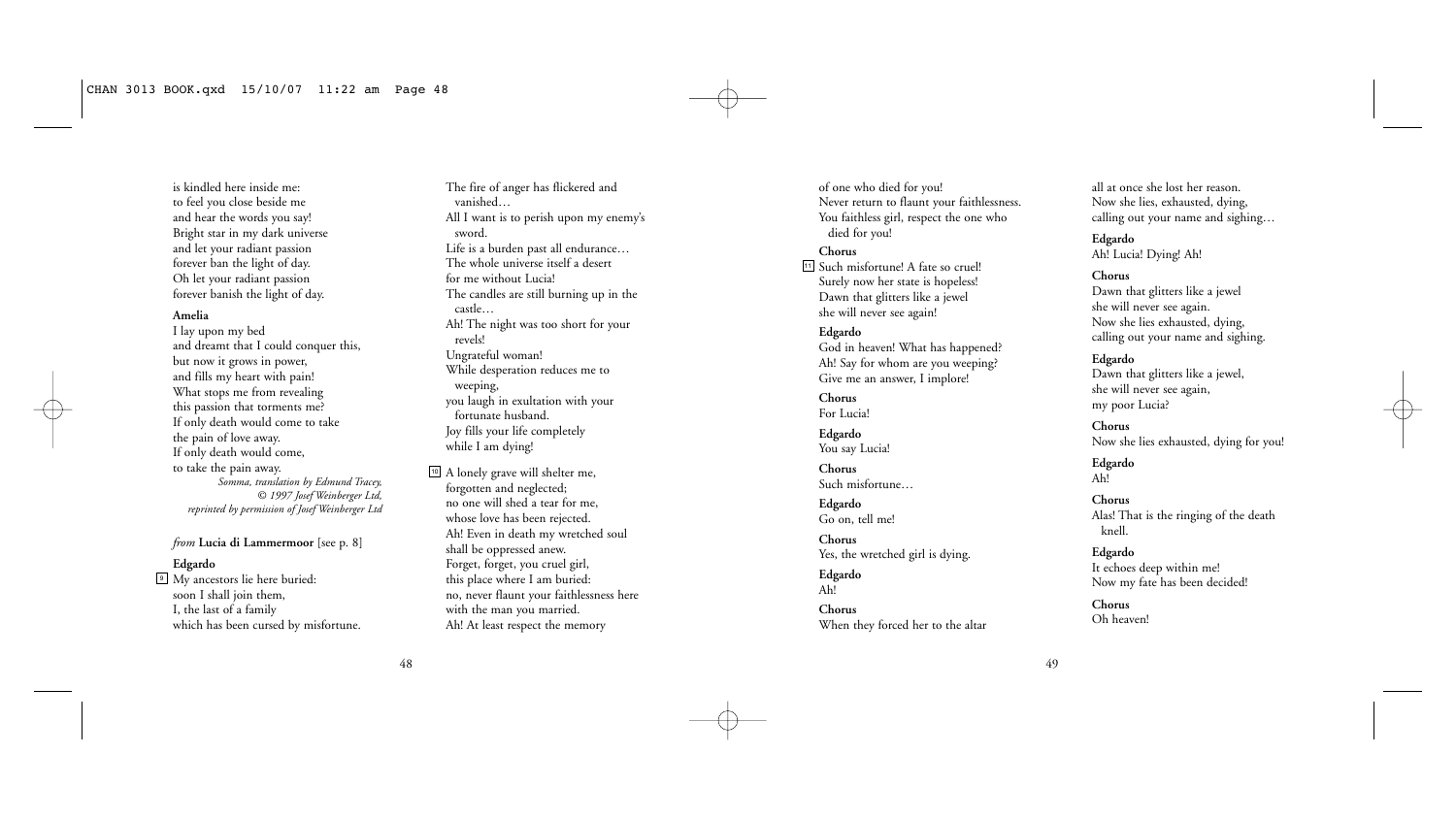**Edgardo** Once again I have to see her.

**Chorus** What an outburst! This is madness! Ah! Restrain yourself, stay here!

**Edgardo** I shall see her… I have to…

**Raimondo** Poor young man, where are you running? Here on earth she is no more.

**Edgardo** Lucia!

**Raimondo** Try to bear it!

**Edgardo** On earth she is no more? So she must be…

**Raimondo** In heaven.

**Edgardo** Lucia is no more!

**Chorus** Try to bear it! Try to bear it!

**Edgardo** Rest in peace, for I shall follow, 12 where our love will last forever; let us soar above together and leave behind us mortal pain. Oh! Though anger and resentment have destroyed the faith we plighted, though on earth we were divided, God will join us in heaven again. Yes, our love will last forever, God will join us once again. I shall follow…

**Raimondo** You are desperate!

**Raimondo and Chorus** Ah! What is this?

**Edgardo** I shall die now!

**Raimondo and Chorus** Try to be calm…

**Edgardo** No, no, no… (*He wounds himself.*)

**Raimondo** What have you done?

**Edgardo** I shall follow… my beloved…

**Raimondo** How you suffer!

**Edgardo** Leave behind me, ah! This mortal pain…

**Raimondo and Chorus** Oh what pain!

# **Edgardo**

Ah! Through anger… and resentment… we were divided… my beloved, God… will join us… in heaven… again. Yes, our love will last forever, God will join us once again. Though on earth we were divided God will join us in heaven again.

**Raimondo** May God forgive you… such a sin. Heaven forgive you such a sin.

#### **Chorus** Oh, to kill yourself, how dreadful! God forgive you such a sin. Heaven forgive you such a sin! *Cammarano after Scott, translation* © *1998 David Parry*

*from* The Force of Destiny [see p. 10]

**Don Carlo** (*to the soldiers*) Careful… Lay him here… You make my 13 bed up for him.

**Surgeon** Be quiet… **Don Carlo** (*to the surgeon*) Is it dangerous?

**Surgeon** The bullet in his chest is what concerns me.

**Don Carlo** You must save him.

**Alvaro** (*coming round* ) Who is there?

**Surgeon** Your friend is with you.

**Alvaro** You should have left me dying.

**Don Carlo** We will care for you until you are better… And you shall be awarded the order of Calatrava.

**Alvaro** (*startled* ) Of Calatrava?… No, never…

**Don Carlo** (*aside*) What! Why should the mention of that name disturb him?

**Alvaro** My friend…

51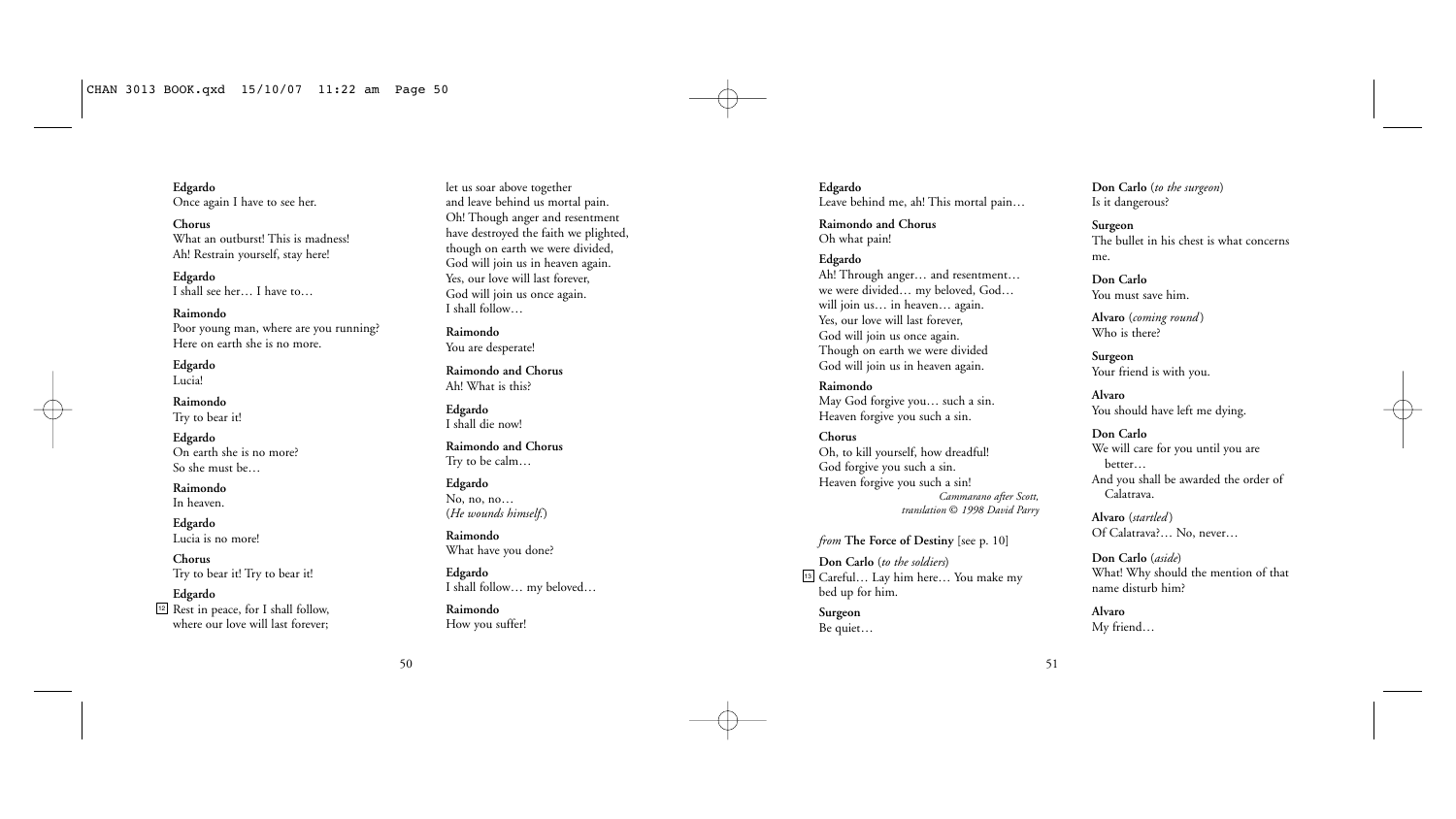**Surgeon** No more talking…

**Alvaro** I have to speak…

**Don Carlo** (*to the surgeon*) Pray leave us for a moment.

(*The surgeon goes to the back of the stage. Alvaro motions to Don Carlo to come closer*.)

**Alvaro**

In death's awful shadow 14 you must swear to honour my final instruction.

**Don Carlo** (*moved* ) I promise, I promise.

**Alvaro** Feel here where my heart beats…

**Don Carlos** (*doing so, he finds a key*) There's a key!…

**Alvaro** (*indicating the suitcase*) It opens that casket, which I am entrusting to you and your honour… Inside lies a secret I take to the grave. Destroy what you find there… **Don Carlo** I'll do it, I swear.

**Alvaro** My death can be peaceful… Dear friend, I embrace you…

**Don Carlo** (*embracing him with great emotion*) Have faith in the mercy of heav'n.

**Alvaro and Don Carlo** Farewell, my dear friend. *F. Piave, translation* © *1998 David Parry*

#### *from* The Maid of Arles [see p. 11]

- **Federico**
- Surely the shepherd's story is a sad one… 15 The poor young man was trying to tell me all about it, but fell asleep. How his thoughtless oblivion fills me with envy! I too would be happy to sleep like that, to sleep for a while without regret. My one desire is peace of mind; my only hope is to forget. But that will never happen: her image will haunt me forever, forever enchanting. My tortured spirit can find no rest… Why must I suffer so much pain?

There! Always there before my eyes! I cannot forget, I cannot! I am so unhappy! Alas! *L. Marenco after A. Daudet, translation* © *1998 David Parry*

*from* **Manon** [see p. 12] **Des Grieux** <sup>16</sup> Enchanting hour when we sit in the twilight just the two of us, quite alone. Ah! Manon. As I walked I lost myself in daydreams. When I close my eyes I see down there a beautiful haven, just a simple cottage, small and white, among the trees. Beneath the shady branches, clear streams gently rippling by, leaves are mirrored in the waters birds are singing in the sky! It will be like heaven. Oh no! Heaven would be sad and empty. There is no heaven for me, not without my dear Manon. There we shall live contented. Ah, please say yes, oh Manon! *Meilhac and Gille, translation by Edmund Tracey, © 1977 Josef Weinberger Ltd, reprinted by permission of Josef Weinberger Ltd* *from* **The African Maid** [see p. 12]

#### **Vasco**

What a wondrous sight… Garden of 17 the soul… Temple of delight… At last!… Oh land of dreams, a gift from the ocean, sky so blue, air so pure, every sense is aflame: You are my prize, oh world of promise; for my country's sake, for my country I stake my claim. This beautiful place shall be ours now: this paradise shall be regained! Oh what wealth of charms!… Oh what wonders!… At last!… Oh virgin world, you are my prize! You shall be mine, land of dreams! *Scribe and Fétis, translation* © *1998 David Parry*

*from* **Manon Lescaut** [see p. 11]

# **Des Grieux**

<sup>18</sup> Never has any woman moved me so deeply! I say that I love her and suddenly my life is changed completely. 'Manon Lescaut's my name, sir!'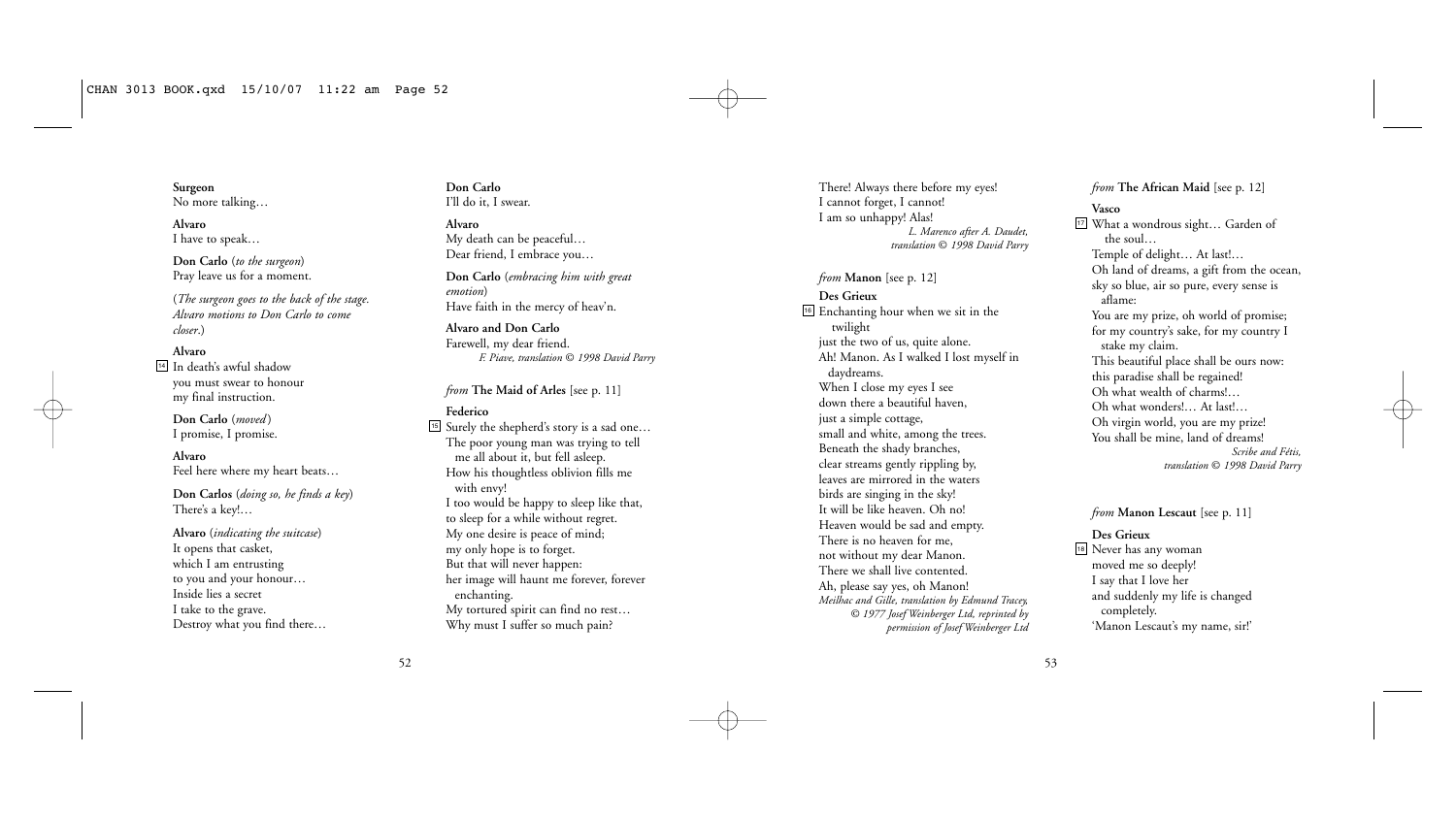Words so simple and plain yet so enchanting that charm my jaded spirit, and overwhelm me like a lover's whisper. May that echo so sweet resound once more, resound for ever! *various, translation* © *1998 David Parry*

#### *from* **Turandot** [see p. 12]

#### **Calaf**

19 Don't cry for me, Liù! If once, long, long ago my smile entranced you, then in repayment, gentle as you are, Liù, please hear me: your master may be after tomorrow all alone in the wide world… Please do not leave him, stay with him come what may! Make the road for him sweeter by your kindness! Listen… Listen, by the love in your heart, your resolute devotion Do not fail me, I ask this one thing! Do not fail me, who now can smile no more! *Adami and Simoni, translation by William Radice, © CASA Ricordi-BMG Ricordi SpA*

# *from* **Fedora** [see p. 11]

**Count Loris Ipanov** A love so pow'rful will not be shunned. 20 Your hand which gently makes to repel me, this hand is yearning to rest in mine; and in your eyes I read: I love you, although you whisper: I love you not. *Colautti after Sardou, translation* © *1998 David Parry*

#### *from* **The Pearl Fishers** [see p. 12]

### **Nadir**

And from the holy shrine 21 arrayed in gold and flowers a woman appears, I seem to see her still.

#### **Zurga**

A woman appears, I seem to see her still.

#### **Nadir**

The crowd who kneel in prayer, all are gazing in wonder, whispering under their breath 'Oh look, the shining goddess! There she stands in the shadows Lifting both hands to bless.'

**Zurga** Her veil is lightly parted. Oh. It's a dream! What beauty! The crowd are still bowing low.

#### **Nadir and Zurga**

See, how lovely, she is a goddess, fair as pearl, a heavenly beauty. See, how lovely, she is a goddess here among us below. Her veil is lightly parted while the crowd are bowing low.

#### **Nadir**

But all too soon she leaves us, through the crowd prays devoutly.

# **Zurga**

And her veil has closed and hides her face completely.

#### **Nadir** Though I gaze and gaze it is in vain.

**Zurga** She has gone!

#### **Nadir**

She has gone! But all at once in my heart an insane desire inflames me.

#### **Zurga** There is a new fire that burns me.

**Nadir** A fire that drove us apart.

#### **Zurga**

A fire that drove us apart.

#### **Nadir**

And a love that has the power to turn friendship to hate.

**Zurga** No, let no one come between us.

**Nadir** No one!

#### **Zurga and Nadir**

We swear to remain as friends! See, how lovely, she is a goddess who today led you to me, and from now I'll keep my promise, close as brothers we shall always be! How lovely, she is a goddess, she today has led you to me! Now we can tread one single path, never again to part till death! *Cormon and Carré, translation by Nell and John Moody. Reproduced by permission of United Music Publishers Ltd*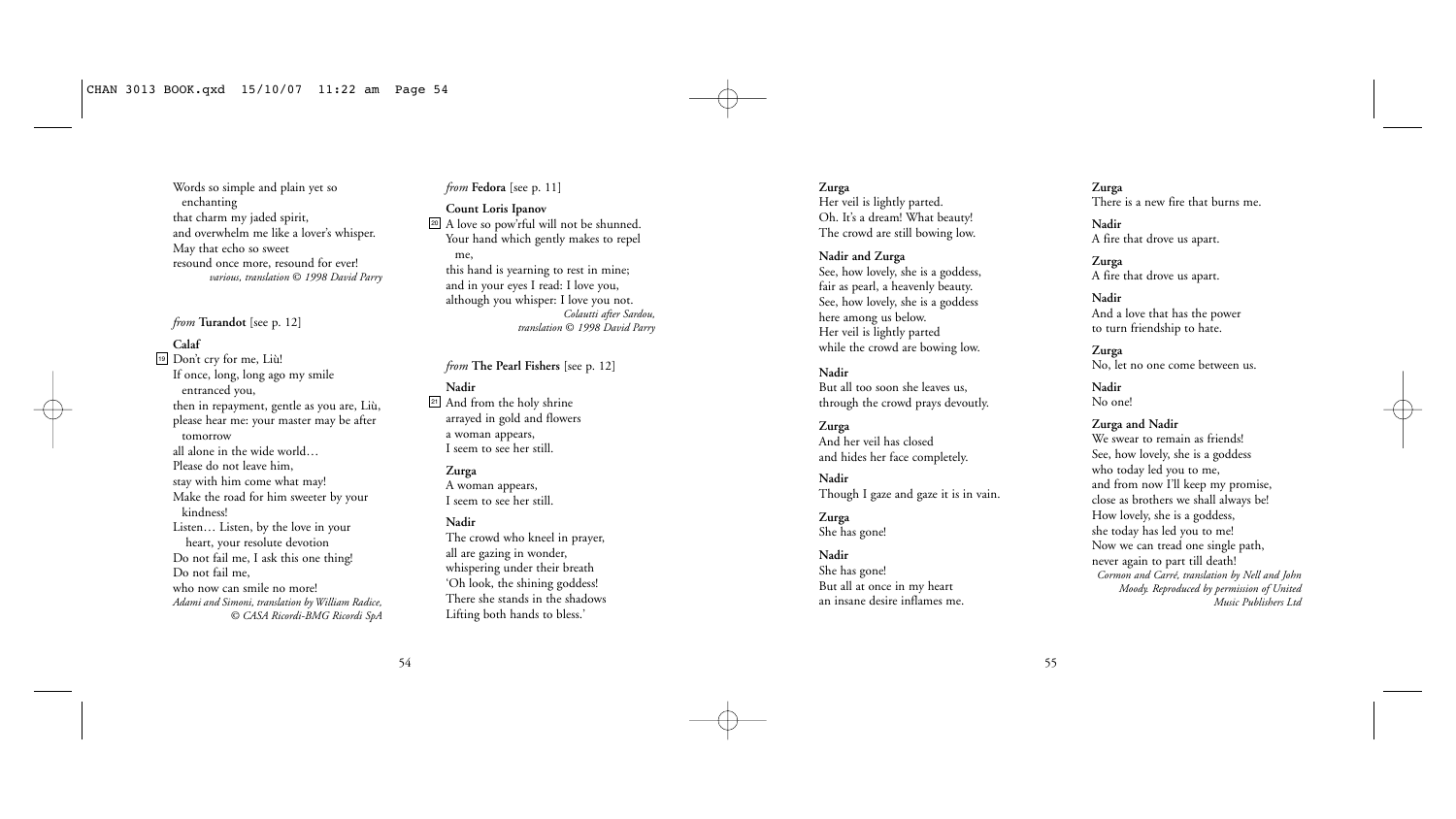CHAN 3013 BOOK.qxd 15/10/07 11:22 am Page 56



# **Great Operatic Arias on Chandos**

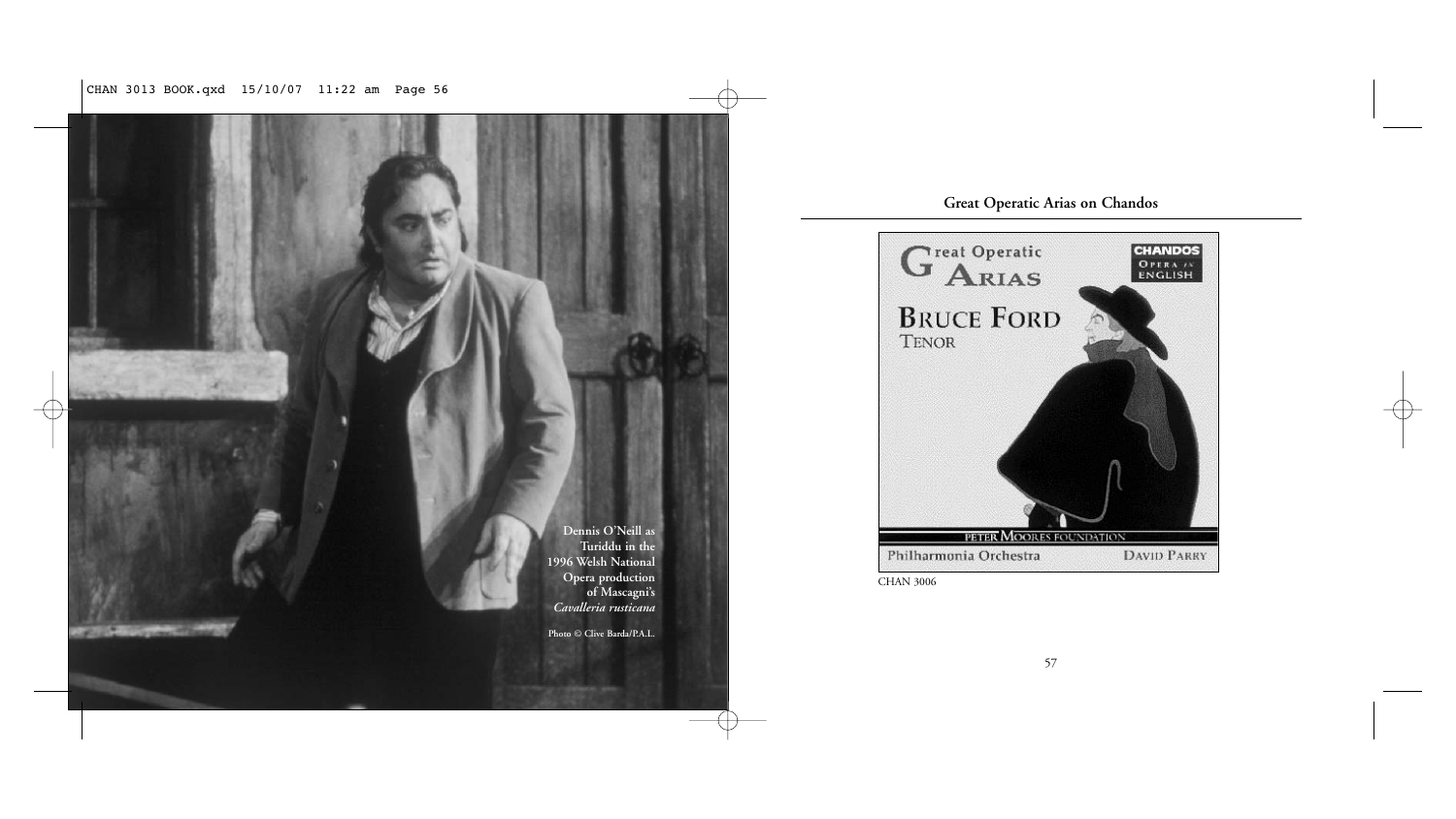# **Great Operatic Arias on Chandos**



CHAN 3010

You can now purchase Chandos CDs directly from us. For further details please telephone +44 (0) 1206 225225 for Chandos Direct. Fax: +44 (0) 1206 225201. E-mail: chandosdirect@chandos-records.com Internet: www.chandos-records.com

# **Chandos 20-bit Recording**

The Chandos policy of being at the forefront of technology is now further advanced by the use of 20-bit recording. 20-bit has a dynamic range that is up to 24dB greater and up to 16 times the resolution of standard 16-bit recordings. These improvements now let you the listener enjoy more of the natural clarity and ambience of the 'Chandos sound'.

**Producer** Brian Couzens **Engineer** Ralph Couzens **Assistant engineer** Richard Smoker **Editor** Jonathan Cooper **Operas administrator** Sue Shortridge **Recording venue** Blackheath Concert Halls, London; 5–7 January 1998 **Front cover** Illustration of Dennis O'Neill by D.M. Cassidy **Back cover** Photo of Dennis O'Neill by Clive Barda **Design** D.M. Cassidy **Booklet typeset by** Dave Partridge **Booklet editor** Kara Lyttle **Copyright** Ricordi (words only – tracks 1 & 19), MCPS (track 2), Josef Weinberger Ltd (tracks 6–8 & 16), all other tracks public domain 1998 Chandos Records Ltd P 1998 Chandos Records Ltd C Chandos Records Ltd, Colchester, Essex, England Printed in the EU

59